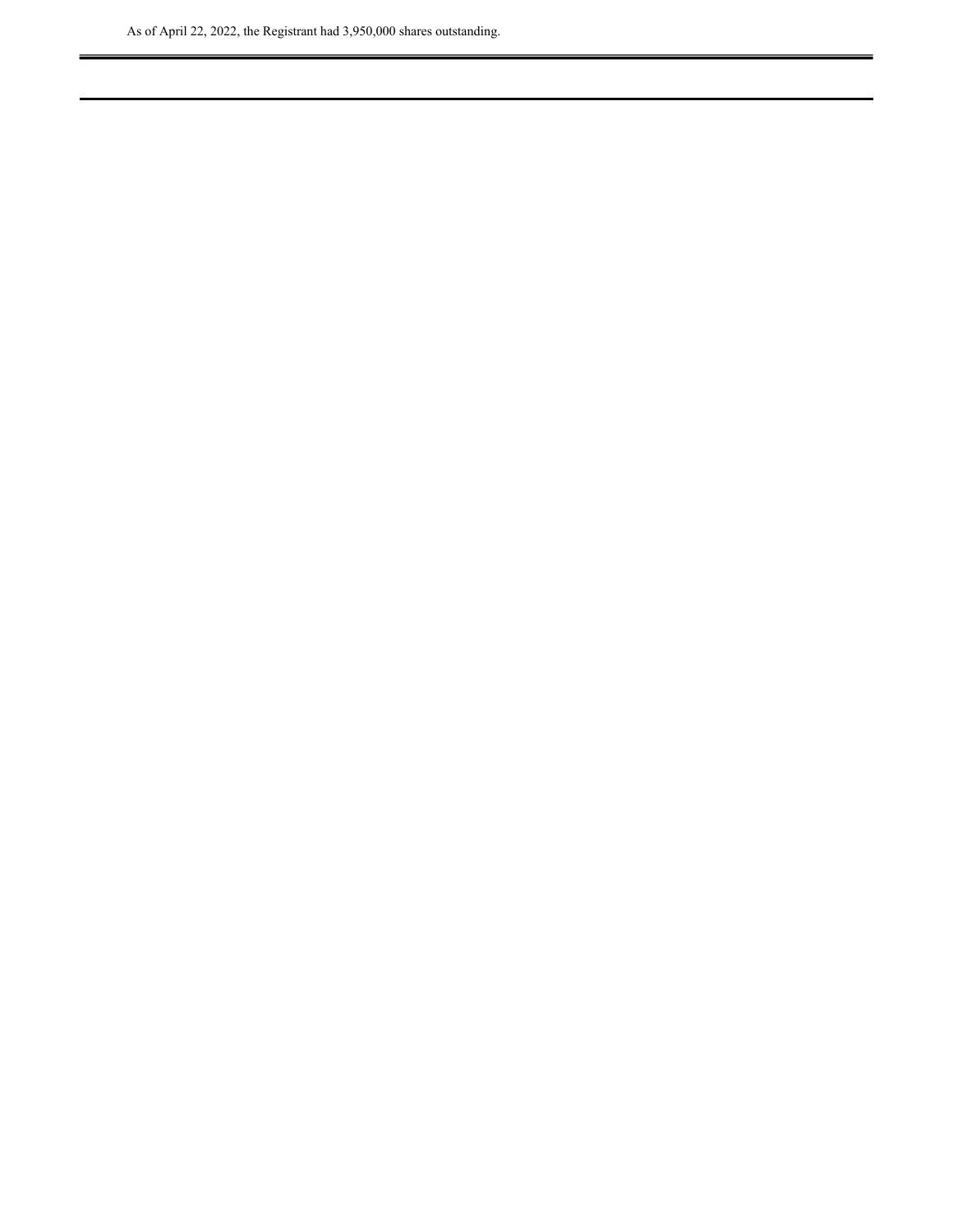# **Table of Contents**

|                   |                                                                                       | Page |
|-------------------|---------------------------------------------------------------------------------------|------|
|                   | <b>PART I. FINANCIAL INFORMATION</b>                                                  |      |
| Item 1.           | <b>Financial Statements</b>                                                           |      |
| Item 2.           | Management's Discussion and Analysis of Financial Condition and Results of Operations | 20   |
| Item 3.           | Quantitative and Qualitative Disclosures About Market Risk                            | 21   |
| Item 4.           | <b>Controls and Procedures</b>                                                        | 21   |
|                   |                                                                                       |      |
|                   | <b>PART II. OTHER INFORMATION</b>                                                     |      |
| Item 1.           | <b>Legal Proceedings</b>                                                              | 22   |
| Item 1A.          | <b>Risk Factors</b>                                                                   | 22   |
| Item 2.           | Unregistered Sales of Equity Securities and Use of Proceeds                           | 22   |
| Item 3.           | <b>Defaults Upon Senior Securities</b>                                                | 22   |
| Item 4.           | <b>Mine Safety Disclosures</b>                                                        | 22   |
| Item 5.           | Other Information                                                                     | 22   |
| Item $6.$         | Exhibits                                                                              | 23   |
| <b>Signatures</b> |                                                                                       | 24   |
|                   |                                                                                       |      |

# i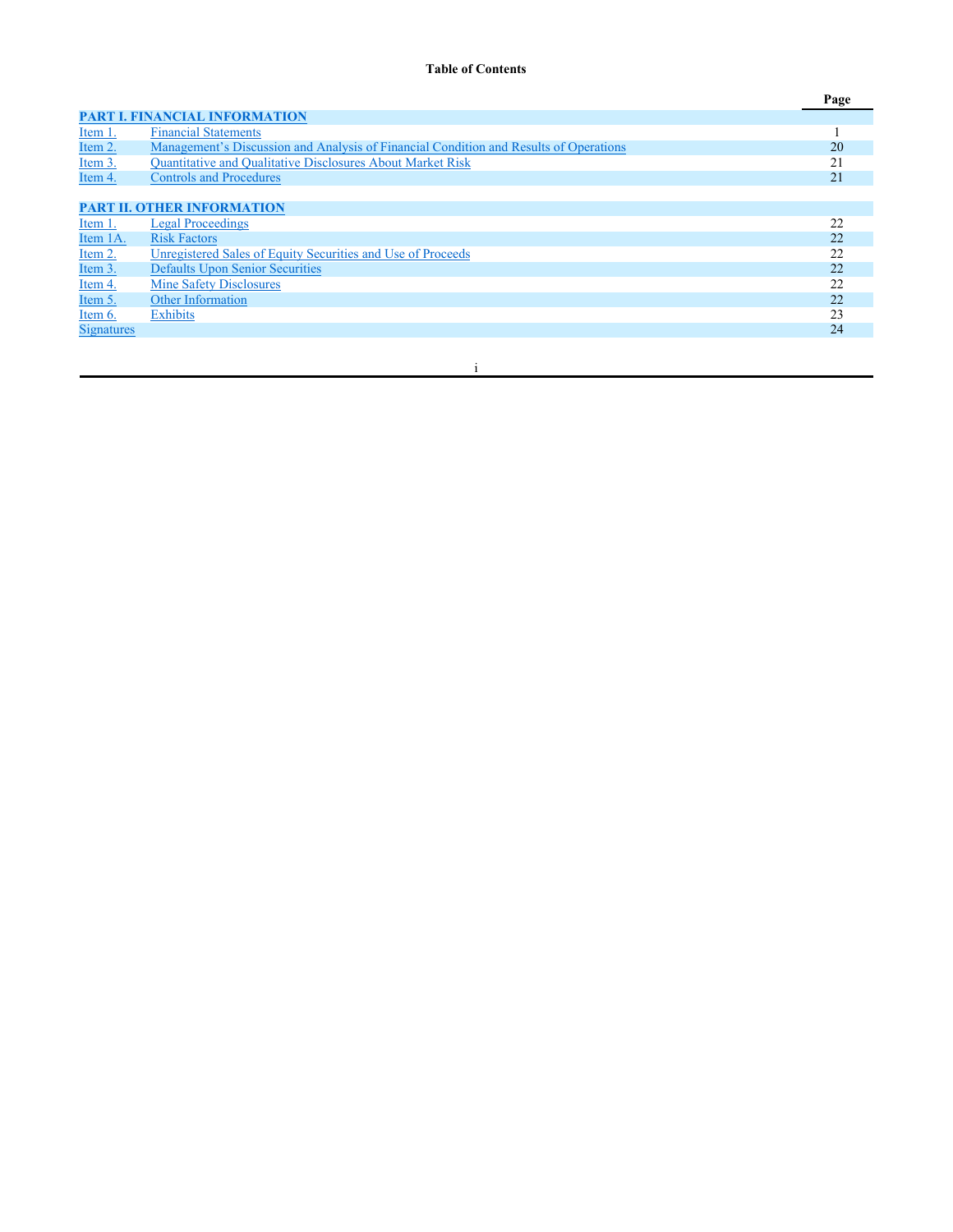# **PART I—FINANCIAL INFORMATION**

## **Item 1. Financial Statements**

## **Index**

# **Documents**

Statements of Financial Condition, Schedules of Investments, Statements of Operations, Statements of Changes in Shareholders' Equity and Statements of Cash Flows:

| U.S. Equity Cumulative Dividends Fund—Series 2027                                                            |  |
|--------------------------------------------------------------------------------------------------------------|--|
| Statements of Financial Condition as of March 31, 2022 (unaudited) and December 31, 2021 (audited)           |  |
| Schedules of Investments as of March 31, 2022 (unaudited) and December 31, 2021 (audited)                    |  |
| Statements of Operations for the Three Months Ended March 31, 2022 and 2021 (unaudited)                      |  |
| Statements of Changes in Shareholders' Equity for the Three Months Ended March 31, 2022 and 2021 (unaudited) |  |
| Statements of Cash Flows for the Three Months Ended March 31, 2022 and 2021 (unaudited)                      |  |
| Notes to Unaudited Financial Statements                                                                      |  |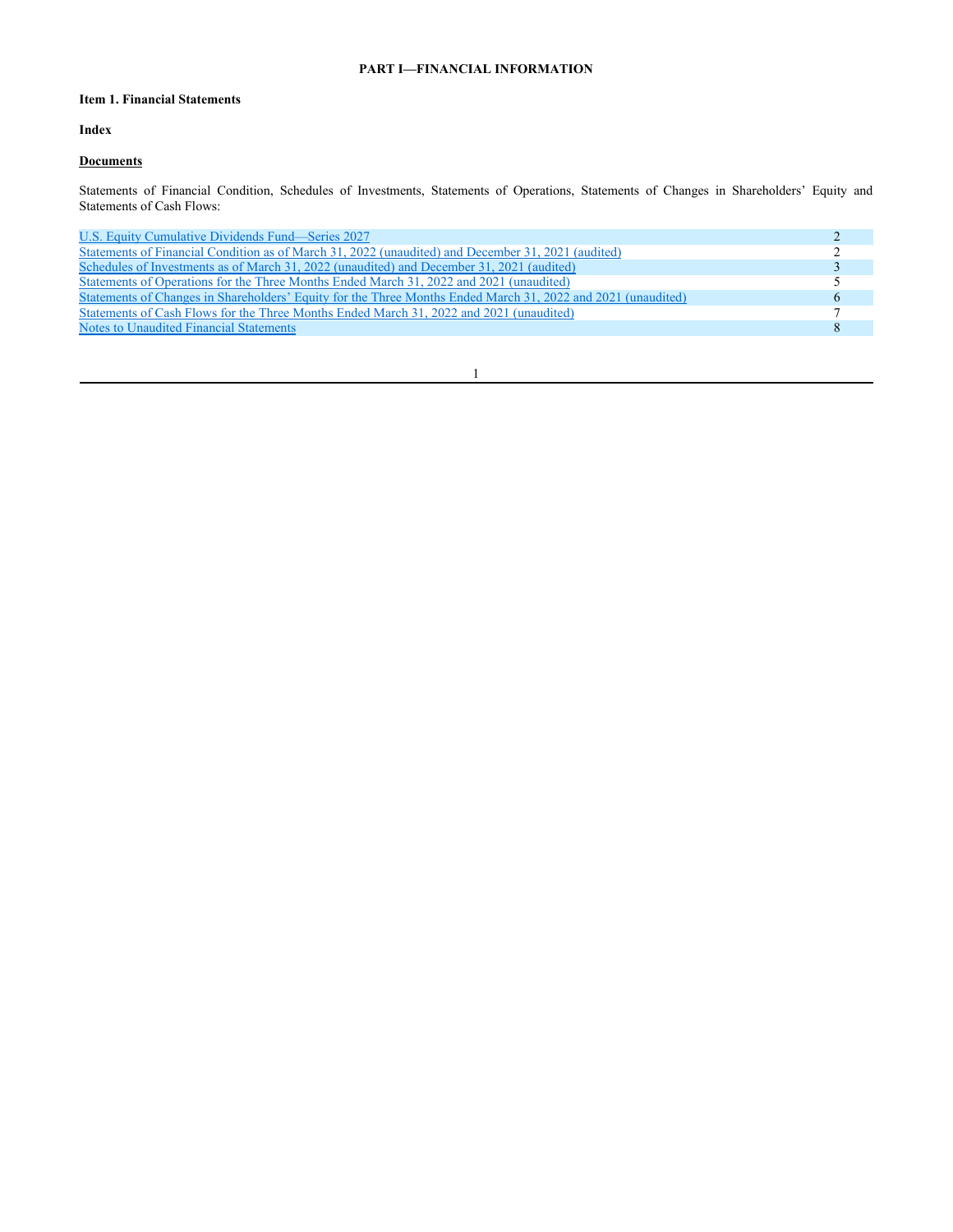## **U.S. Equity Cumulative Dividends Fund–Series 2027** Statements of Financial Condition

**March 31, 2022 (Unaudited) December 31, 2021 (Audited) Assets** Investments, at Fair Value (Cost \$33,586,119 and \$33,581,572 respectively) \$ 31,814,231 \$ 33,020,279 Cash and Cash Equivalents 643,652 674,688 63,652 674,688 643,652 674,688 643,652 674,688 643,652 674,688 643,652 674,688 643,652 652 674,688 643,652 652 674,688 643,652 674,688 643,652 652 674,688 643,652 652 652 652 652 6 Cash pledged as collateral on Futures Contracts 514,924 396,949<br>
Interest Receivable 514,924 396,949<br>
514,924 396,949<br>
514,924 396,949 Interest Receivable 241,131 63,903<br>
Variation Margin Receivable on Open Futures Contracts 241,131 63,903 Variation Margin Receivable on Open Futures Contracts Total Assets \$ 33,213,938 \$ 34,244,569 **Liabilities** Due to Advisor 23,943 25,176 Variation Margin Payable on Open Futures Contracts 96,250 22,188 Income Distribution Payable **490,875** 434,875 434,875 Total Liabilities  $\begin{array}{cccc} 8 & 611,068 & 8 & 482,239 \end{array}$ **Shareholders' Equity** Authorized Participants (3,850,000 and 3,550,000 Shares Outstanding, respectively)  $\frac{$32,602,870}{$8.47} \frac{$33,762,330}{$8.47}$ <br>Net Asset Value Per Share Net Asset Value Per Share **\$** 8.47 \$ 9.51<br>Market Price Per Share **\$ 9.24 \$** 9.24 \$ 9.24 \$ 10.20 Market Price Per Share

See accompanying notes to financial statements.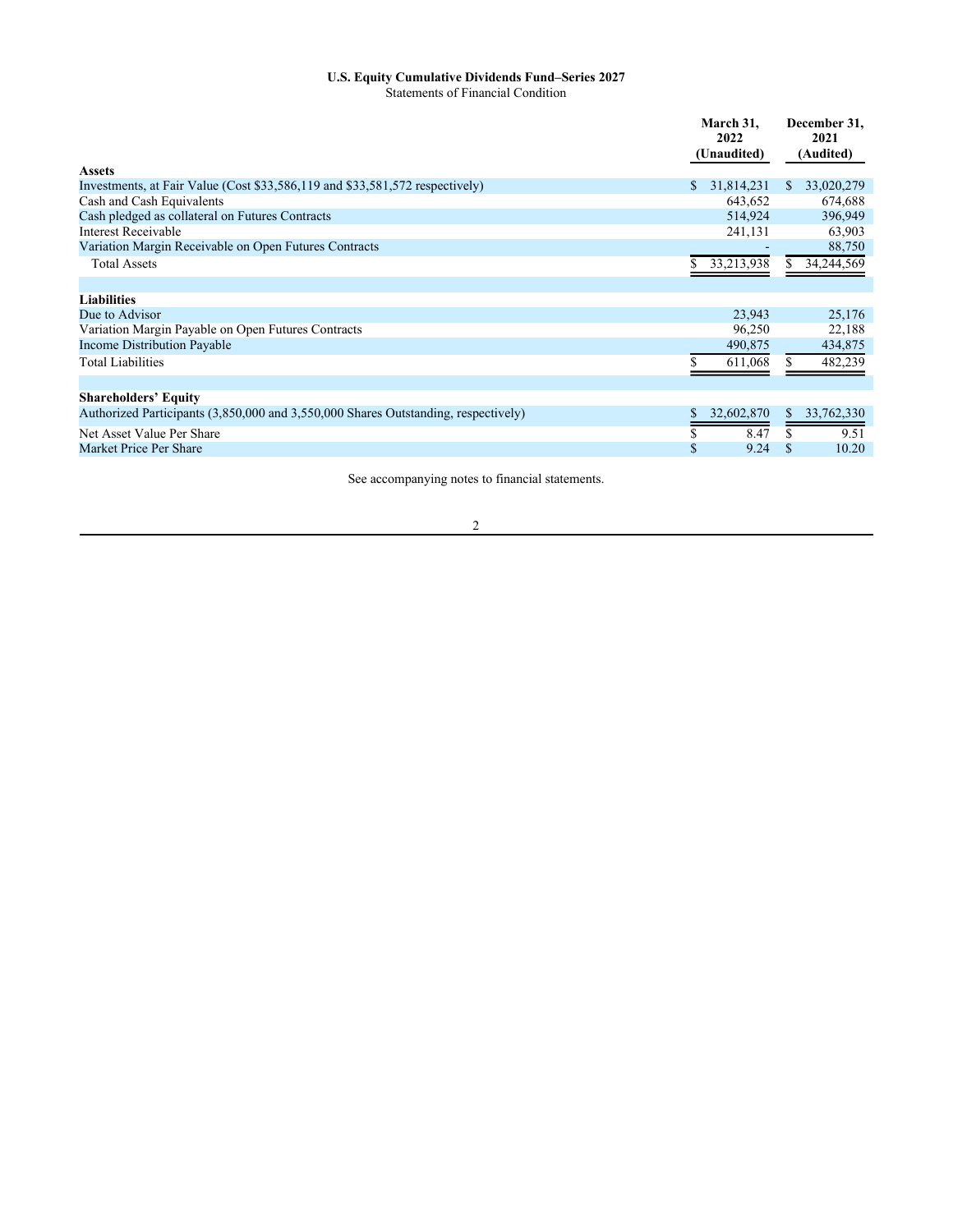# **U.S. Equity Cumulative Dividends Fund–Series 2027**

Schedules of Investments March 31, 2022 (Unaudited)

| <b>Description</b>                                  |              | Principal<br>Amount |    | Value      |
|-----------------------------------------------------|--------------|---------------------|----|------------|
| <b>U.S. TREASURY OBLIGATIONS - 97.6%</b>            |              |                     |    |            |
| U.S. Treasury Notes                                 |              |                     |    |            |
| $2.125\%, 12/31/2022(1)$                            | $\mathbb{S}$ | 3,588,000           |    | 3,606,354  |
| $2.250\%, 12/31/2023(1)$                            |              | 5,275,000           |    | 5,275,309  |
| $2.250\%$ , 11/15/2024 (1)                          |              | 5,534,000           |    | 5,500,710  |
| $2.250\%$ , 11/15/2025 (1)                          |              | 5,730,000           |    | 5,672,924  |
| $2.000\%$ , 11/15/2026 (1)                          |              | 5,903,000           |    | 5,775,255  |
| $2.250\%$ , $11/15/2027(1)$                         |              | 6,052,000           |    | 5,983,679  |
|                                                     |              |                     |    |            |
| Total U.S. Treasury Obligations (Cost \$33,586,119) |              |                     |    | 31,814,231 |
|                                                     |              |                     |    |            |
| Total Investments - 97.6% (Cost \$33,586,119)       |              |                     | S. | 31,814,231 |

Percentages are based on net assets of \$32,602,870

A list of the open futures contracts held by the Fund at March 31, 2022, is as follows:

|                                            | Number of        |                   |                 |                 | <b>Unrealized</b> |
|--------------------------------------------|------------------|-------------------|-----------------|-----------------|-------------------|
|                                            | <b>Contracts</b> | <b>Expiration</b> | <b>Notional</b> | <b>Notional</b> | Appreciation      |
| <b>Type of Contract</b>                    | Long             | Date              | Amount          | Value           | (Depreciation)    |
| S&P 500 Annl Div Dec22                     | 385              | 12/19/2022        | 5.959.779       | 6.184,063       | 224,284           |
| S&P 500 Annl Div Dec23                     | 385              | 12/18/2023        | 6.082.529       | 6,174,438       | 91,909            |
| S&P 500 Annl Div Dec24                     | 385              | 12/23/2024        | 6,179,904       | 6,198,500       | 18,596            |
| S&P 500 Annl Div Dec25                     | 385              | 12/22/2025        | 6.275,029       | 6.294.750       | 19.721            |
| S&P 500 Annl Div Dec26                     | 385              | 12/21/2026        | 6,377,779       | 6,376,563       | (1,216)           |
| S&P 500 Annl Div Dec27                     | 385              | 12/20/2027        | 6,475,654       | 6,448,750       | (26,904)          |
| Net Unrealized Appreciation (Depreciation) |                  |                   |                 |                 | 326,389           |

(1) Security, or a portion of, has been pledged as collateral for the trading of futures contracts. The market value of the securities pledged as collateral for the period ended March 31, 2022 was \$9,176,473 or 28% of net assets.

See accompanying notes to financial statements.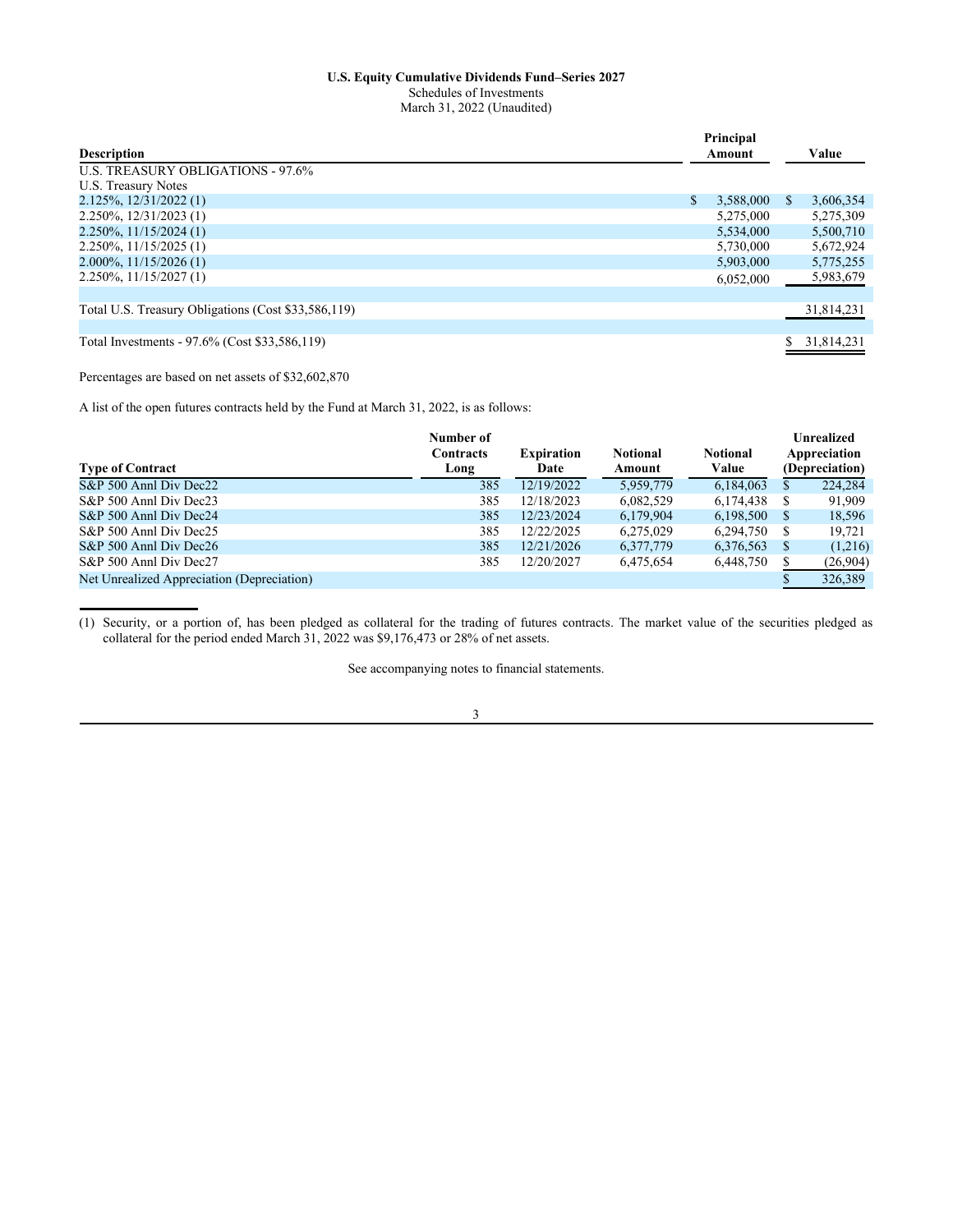# **U.S. Equity Cumulative Dividends Fund–Series 2027**

Schedules of Investments December 31, 2021 (Audited)

|                                                     |  | Principal |    |            |
|-----------------------------------------------------|--|-----------|----|------------|
| <b>Description</b>                                  |  | Amount    |    | Value      |
| <b>U.S. TREASURY OBLIGATIONS - 97.8%</b>            |  |           |    |            |
| U.S. Treasury Notes                                 |  |           |    |            |
| $2.125\%, 12/31/2022(1)$                            |  | 4.599,000 | S. | 4,675,350  |
| $2.250\%$ , $12/31/2023(1)$                         |  | 4.971.000 |    | 5,120,324  |
| $2.250\%$ , 11/15/2024 (1)                          |  | 5,256,000 |    | 5,449,610  |
| $2.250\%$ , 11/15/2025 (1)                          |  | 5,472,000 |    | 5,701,140  |
| $2.000\%$ , 11/15/2026 (1)                          |  | 5,699,000 |    | 5,896,016  |
| $2.250\%, 11/15/2027(1)$                            |  | 5,883,000 |    | 6,177,839  |
|                                                     |  |           |    |            |
| Total U.S. Treasury Obligations (Cost \$33,581,572) |  |           |    | 33,020,279 |
|                                                     |  |           |    |            |
| Total Investments - 97.8% (Cost \$33,581,572)       |  |           |    | 33,020,279 |

Percentages are based on net assets of \$33,762,330

A list of the open futures contracts held by the Fund at December 31, 2021, is as follows:

|                                            | Number of |                   |                 |                 |   |                |
|--------------------------------------------|-----------|-------------------|-----------------|-----------------|---|----------------|
|                                            | Contracts |                   |                 |                 |   | Unrealized     |
|                                            | Long      | <b>Expiration</b> | <b>Notional</b> | <b>Notional</b> |   | Appreciation   |
| <b>Type of Contract</b>                    | (Short)   | Date              | Amount          | Value           |   | (Depreciation) |
| S&P 500 Annl Div Dec22                     | 355       | 12/19/2022        | 5.480.126       | 5,604,563       |   | 124,437        |
| S&P 500 Annl Div Dec23                     | 355       | 12/18/2023        | 5,599,626       | 5,808,688       | S | 209,062        |
| S&P 500 Annl Div Dec24                     | 355       | 12/23/2024        | 5,686,501       | 5,919,625       |   | 233,124        |
| S&P 500 Annl Div Dec25                     | 355       | 12/22/2025        | 5,775,251       | 6,061,625       |   | 286,374        |
| S&P 500 Annl Div Dec26                     | 355       | 12/21/2026        | 5,872,001       | 6,172,562       | S | 300,561        |
| S&P 500 Annl Div Dec27                     | 355       | 12/20/2027        | 5,960,001       | 6.274.625       |   | 314,624        |
| Net Unrealized Appreciation (Depreciation) |           |                   |                 |                 |   | 1,468,182      |

(1) Security, or a portion of, has been pledged as collateral for the trading of futures contracts. The market value of the securities pledged as collateral for the year ended December 31, 2021 was \$9,575,159 or 28% of net assets.

See accompanying notes to financial statements.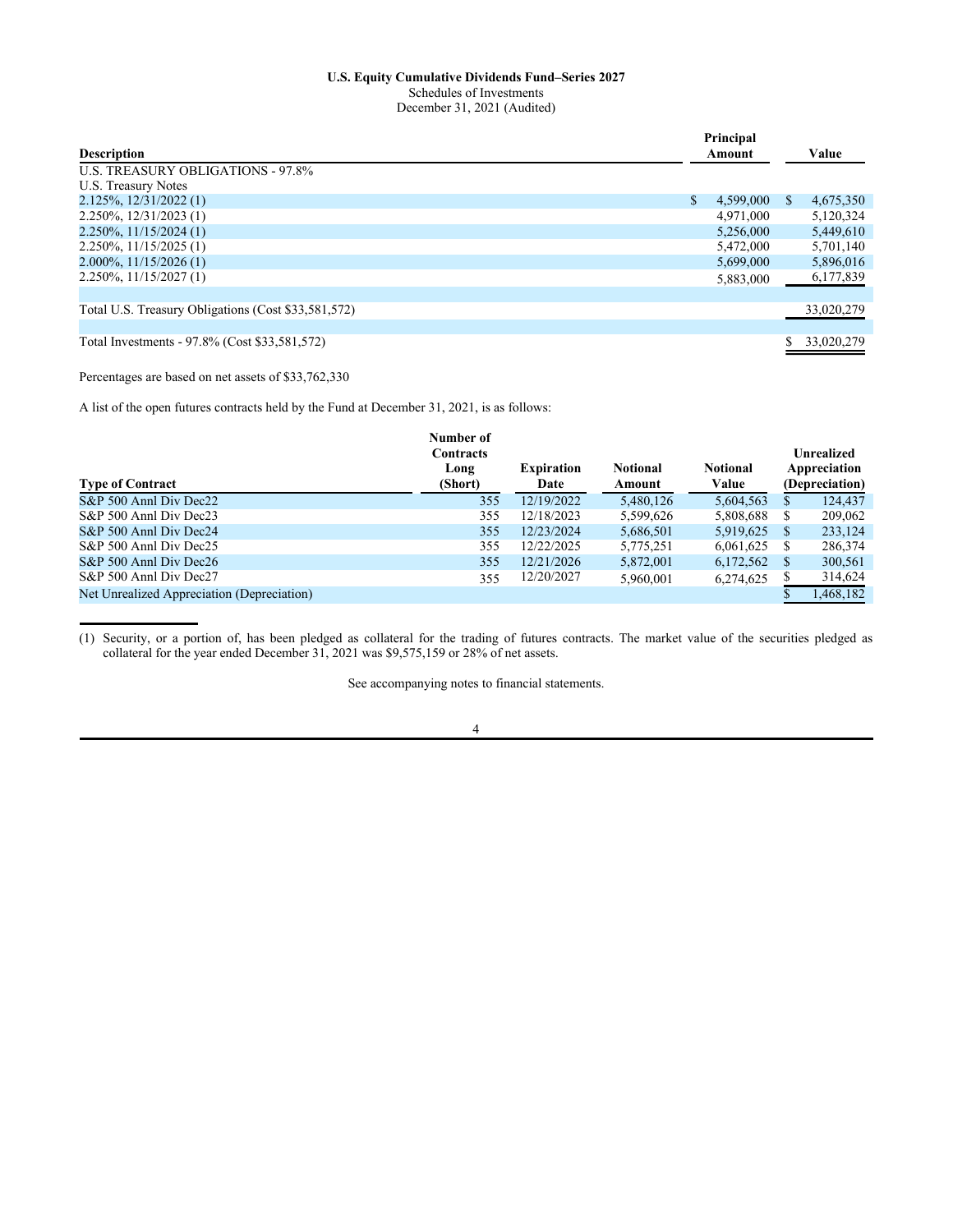## **U.S. Equity Cumulative Dividends Fund–Series 2027** Statements of Operations (Unaudited)

|                                                                           |   |               | <b>Three Months Ended</b><br>March 31. |            |
|---------------------------------------------------------------------------|---|---------------|----------------------------------------|------------|
|                                                                           |   | 2022          |                                        | 2021       |
| <b>Investment Income</b>                                                  |   |               |                                        |            |
| Interest Income                                                           | S | 44,981        | \$.                                    | 22,355     |
|                                                                           |   |               |                                        |            |
| <b>Expenses</b>                                                           |   |               |                                        |            |
| <b>Advisory Fees</b>                                                      |   | 70,612        |                                        | 46,327     |
| <b>Total Expenses</b>                                                     |   | 70.612        |                                        | 46,327     |
| Net Expenses                                                              |   | 70,612        |                                        | 46,327     |
| Net Investment Income (Loss)                                              |   | (25, 631)     |                                        | (23, 972)  |
| Net Realized and Unrealized Gain (Loss) from Investment Activities        |   |               |                                        |            |
| Net Realized Gain (Loss) on Investments                                   |   | (50,746)      |                                        | 9,500      |
| Net Realized Gain (Loss) on Futures Contracts                             |   |               |                                        |            |
| Net Change in Unrealized Appreciation (Depreciation) on Investments       |   | (1,210,596)   |                                        | (372, 188) |
| Net Change in Unrealized Appreciation (Depreciation) on Futures Contracts |   | (1, 141, 793) |                                        | 1,906,199  |
| Net Realized and Unrealized Gain (Loss) on Investments                    |   | (2,403,135)   |                                        | 1,543,511  |
| Net Increase (Decrease) in Net Assets Resulting from Operations           |   | (2,428,766)   |                                        | 1,519,539  |

See accompanying notes to financial statements.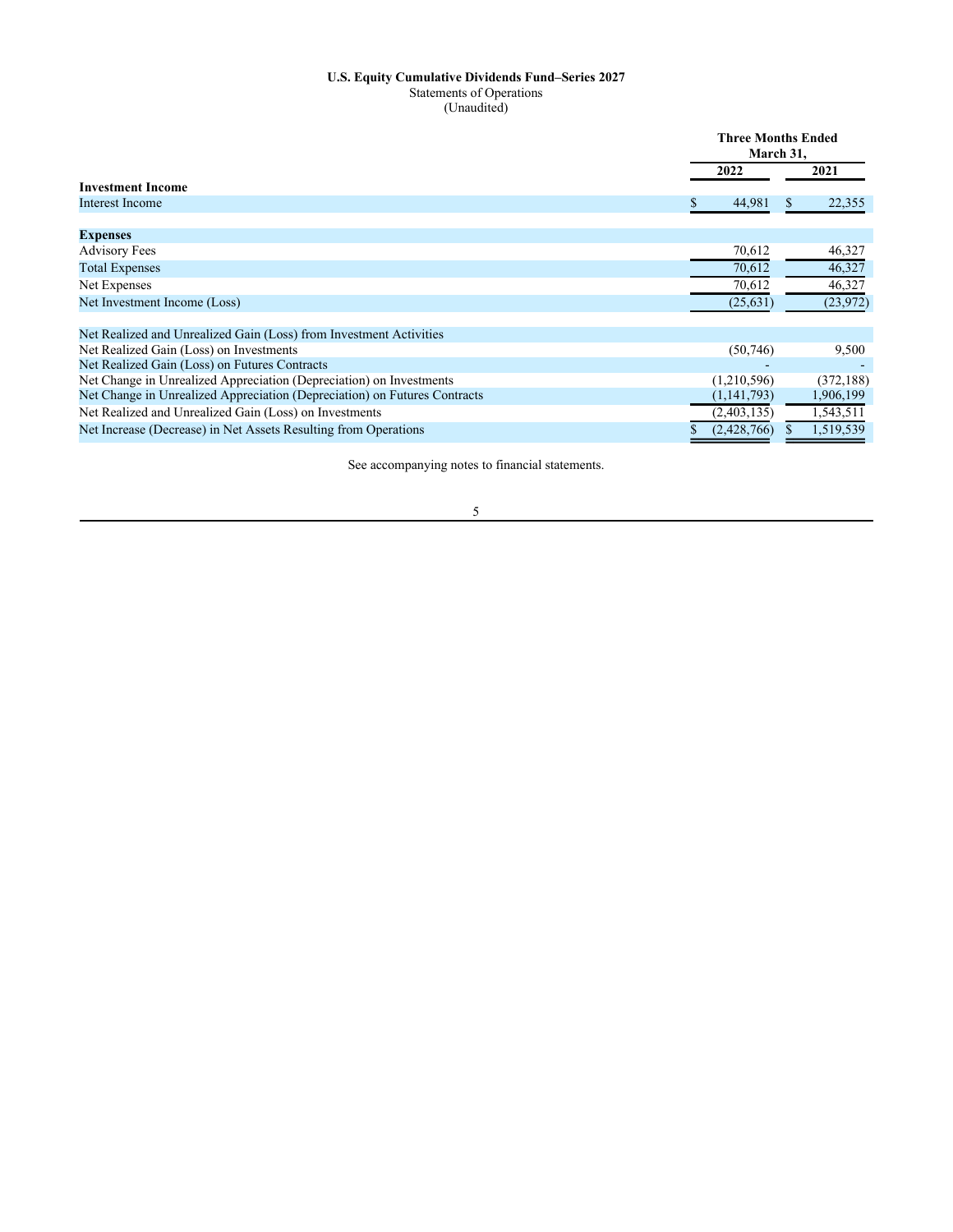## **U.S. Equity Cumulative Dividends Fund–Series 2027**

Statements of Changes in Shareholders' Equity

(Unaudited)

|                                                                                           | <b>Three Months Ended</b><br>March 31, |             |    |            |
|-------------------------------------------------------------------------------------------|----------------------------------------|-------------|----|------------|
|                                                                                           |                                        | 2022        |    | 2021       |
| <b>Operations:</b>                                                                        |                                        |             |    |            |
| Net Investment Income (Loss)                                                              | \$                                     | (25, 631)   | -S | (23, 972)  |
| Net Realized Gain (Loss) on Investments and Futures Contracts                             |                                        | (50,746)    |    | 9,500      |
| Net Change in Unrealized Appreciation (Depreciation) on Investments and Futures Contracts |                                        | (2,352,389) |    | 1,534,011  |
| Net Increase (Decrease) in Net Assets Resulting from Operations                           |                                        | (2,428,766) |    | 1,519,539  |
| <b>Distributions to Shareholders:</b>                                                     |                                        |             |    |            |
| <b>Distributions</b>                                                                      |                                        | (1,410,375) |    | (783, 375) |
| <b>Total Distributions</b>                                                                |                                        | (1,410,375) |    | (783, 375) |
| <b>Capital Share Transactions:</b>                                                        |                                        |             |    |            |
| Issued                                                                                    |                                        | 2,679,681   |    | 2,464,258  |
| Redeemed                                                                                  |                                        |             |    |            |
| Net Increase (Decrease) in Net assets Resulting from Capital Share Transactions           |                                        | 2,679,681   |    | 2,464,258  |
| <b>Total Increase (Decrease) in Net Assets</b>                                            |                                        | (1,159,460) |    | 3,200,422  |
| <b>Net Assets:</b>                                                                        |                                        |             |    |            |
| Beginning of Period                                                                       |                                        | 33,762,330  |    | 19,713,753 |
| End of Period                                                                             | S.                                     | 32,602,870  | S. | 22,914,175 |
| <b>Capital Share Transactions:</b>                                                        |                                        |             |    |            |
| Beginning of Period                                                                       |                                        | 3,550,000   |    | 2,100,000  |
| Issued                                                                                    |                                        | 300,000     |    | 250,000    |
| Redeemed                                                                                  |                                        |             |    |            |
| Shares Outstanding from Capital Share Transactions                                        |                                        | 3,850,000   |    | 2,350,000  |

See accompanying notes to financial statements.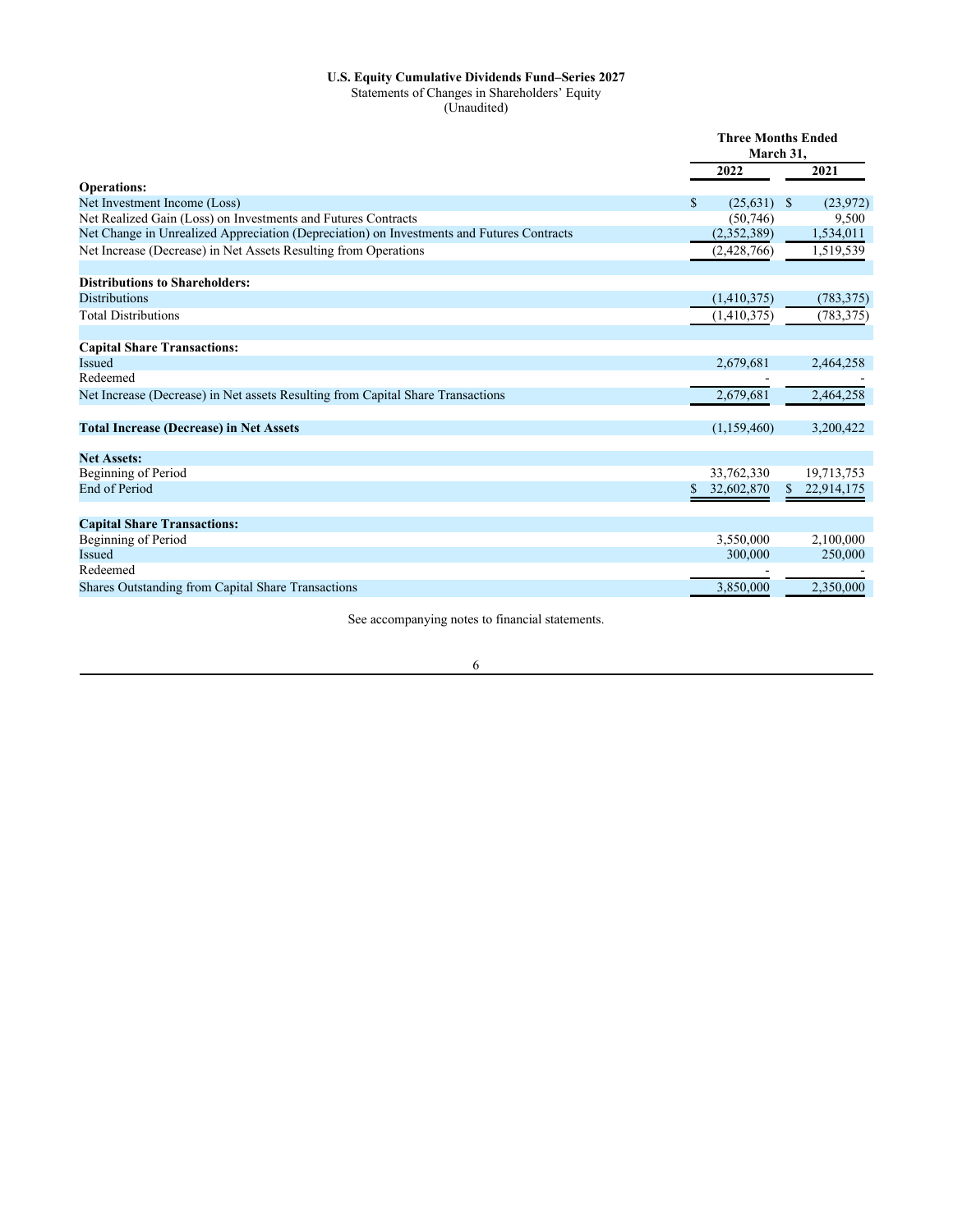## **U.S. Equity Cumulative Dividends Fund–Series 2027** Statements of Cash Flows

|                                                                                                                                           | <b>Three Months Ended</b><br>March 31, |             |              |             |
|-------------------------------------------------------------------------------------------------------------------------------------------|----------------------------------------|-------------|--------------|-------------|
|                                                                                                                                           |                                        | 2022        |              | 2021        |
| <b>Cash Flows from operating activities</b>                                                                                               |                                        |             |              |             |
| Net increase/(decrease) in net assets from operations                                                                                     | S                                      | (2,428,766) | <sup>S</sup> | 1,519,539   |
| Adjustments to reconcile net increase/(decrease) in net assets from operations to net cash provided by (used in)<br>operating activities: |                                        |             |              |             |
| Purchases of investments                                                                                                                  |                                        | (3,171,174) |              | (4,347,142) |
| Proceeds from sale of investments                                                                                                         |                                        | 2,993,201   |              | 711,200     |
| Accretion of discounts and amortization of premiums                                                                                       |                                        | 122,679     |              | 80,029      |
| Net realized (gain)/loss on investments                                                                                                   |                                        | 50,746      |              | (9,500)     |
| Net change in unrealized (appreciation)/depreciation on investments                                                                       |                                        | 1,210,596   |              | 372,188     |
| (Increase)/decrease in operating assets                                                                                                   |                                        |             |              |             |
| <b>Interest Receivable</b>                                                                                                                |                                        | (177, 228)  |              | (120, 728)  |
| Variation margin receivable on open futures contracts                                                                                     |                                        | 88,750      |              | (59, 562)   |
| Increase/(decrease) in operating liabilities                                                                                              |                                        |             |              |             |
| Due to advisor                                                                                                                            |                                        | (1,233)     |              | 2,078       |
| Variation margin payable on open futures contracts                                                                                        |                                        | 74,062      |              | (5,688)     |
| Net cash provided by (used in) operating activities                                                                                       |                                        | (1,238,367) |              | (1,857,586) |
| <b>Cash Flows from financing activities</b>                                                                                               |                                        |             |              |             |
| Proceeds from capital share issuances                                                                                                     |                                        | 2,679,681   |              | 2,464,258   |
| Capital share redemptions                                                                                                                 |                                        |             |              |             |
| Distributions to shareholders                                                                                                             |                                        | (1,354,375) |              | (714, 750)  |
| Net cash provided by (used in) financing activities                                                                                       |                                        | 1,325,306   |              | 1,749,508   |
| Net change in cash and cash equivalents                                                                                                   |                                        | 86,939      |              | (108,078)   |
| Cash, cash equivalents and restricted cash, beginning of period                                                                           |                                        | 1,071,637   |              | 1,088,480   |
| Cash, cash equivalents and restricted cash, end of period*                                                                                | \$                                     | 1,158,576   | \$           | 980,402     |
|                                                                                                                                           |                                        |             |              |             |
| Supplemental Disclosure of Cash Flow and Non-Cash Information:                                                                            |                                        |             |              |             |
| Income Distribution Payable                                                                                                               |                                        | 490,875     | <b>S</b>     | 299.625     |

\* Agrees to the total of "Cash and Cash equivalents" and "Cash Pledged as Collateral for Futures Contracts" balances on the Statements of Financial Condition.

See accompanying notes to financial statements.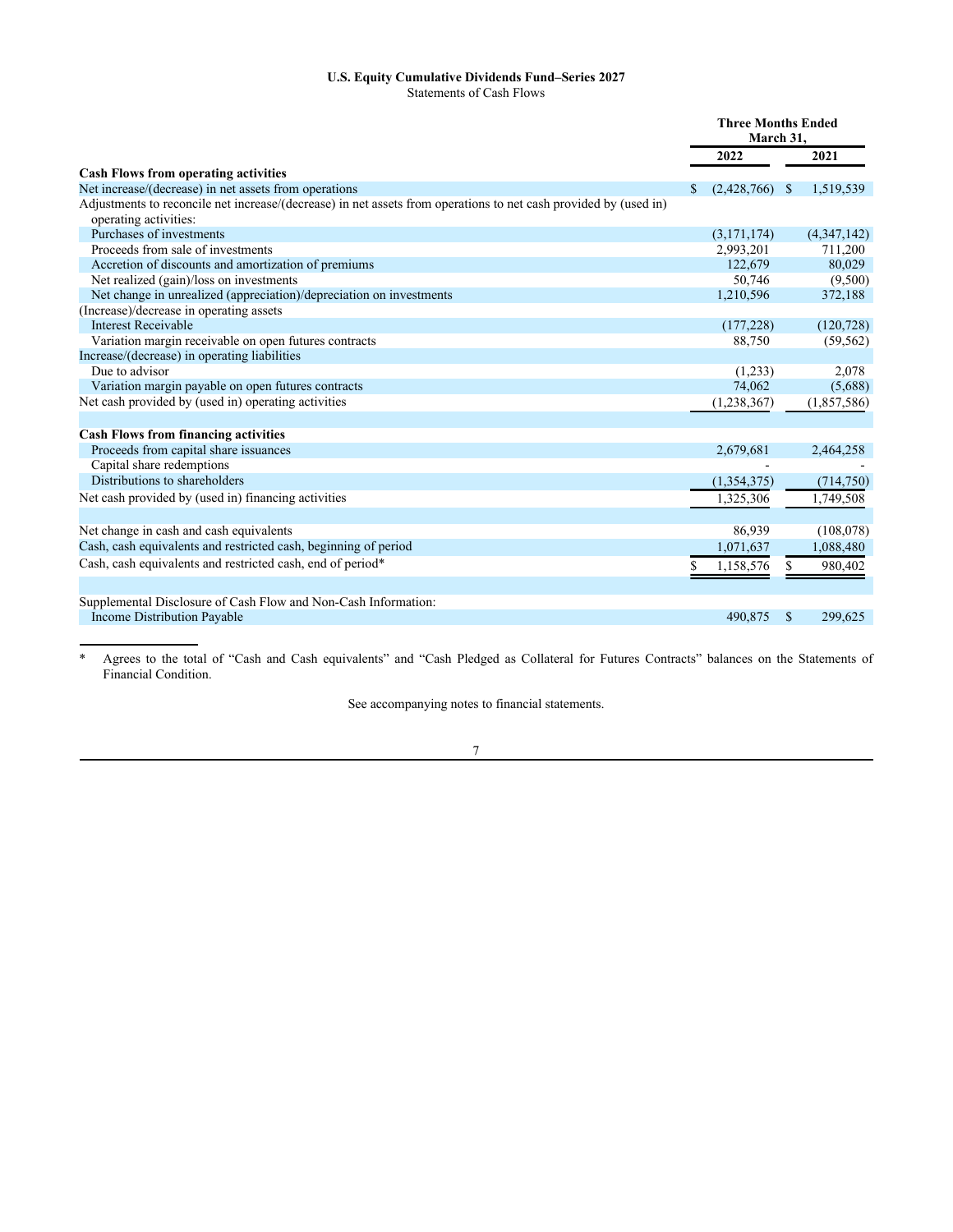## **NOTE 1 – ORGANIZATION**

Metaurus Equity Component Trust (the "Trust") was formed in September 2016 and is authorized to have multiple series or portfolios. The Trust is a statutory trust formed under the laws of the state of Delaware. The Trust currently has one series or fund traded on the NYSE Arca, Inc. exchange ("NYSE Arca"), U.S. Equity Cumulative Dividends Fund–Series 2027 (the "Dividend Fund, "Fund" or "ETF"). Metaurus Advisors LLC (the "Sponsor" or "Advisor") serves as the sponsor, commodity pool operator and commodity trading advisor of the Fund. The Dividend Fund commenced operations on January 17, 2018 and commenced investment operations on February 5, 2018.

The Trust has had no investment operations prior to February 5, 2018 other than matters relating to its organization, the registration of each series/Fund under the Securities Act of 1933, as amended, and matters relating to their establishment and the capital contribution by the Sponsor of \$1,000 to the Fund on December 22, 2017.

The investment objective of the ETF is to employ a passive management, or indexing, investment approach designed to correspond to the performance of each underlying index, before fees and expenses.

Individual Shares of the ETF may be purchased and sold only on a national securities exchange, an alternative trading system or in the over-thecounter market and not directly from the ETF. Only broker-dealers who have entered into agreements with the Trust to act as authorized participants of the Trust ("Authorized Participants") may purchase or redeem shares directly with the ETF. Shares of the ETF are listed and traded on the NYSE Arca, Inc. exchange. The Fund will issue and redeem Shares on a continuous basis, through SEI Investments Distribution Co. (the "Distributor"), at net asset value ("NAV") per Share only in one or more large blocks of Shares, called "Baskets" as set forth in the ETFs' current Prospectus and any prospectus supplements thereto. Baskets may be issued and redeemed for cash but are expected to be issued and redeemed principally through exchange for related positions ("EFRP") transactions for (i) futures contracts, Treasury securities and other financial instruments designed to track such Fund's underlying index ("Deposit Instruments") and (ii) a cash amount that includes a variable charge. Creation and redemption prices of Baskets are directly linked to a Fund's next computed NAV and will vary from NAV by a market-determined trading cost, which may be zero. Shares generally will trade in the secondary market in amounts less than a Basket at market prices that change throughout the day. Trading prices in the secondary market for the Shares may be different from the NAV of the ETF.

Undefined capitalized terms shall have the meaning as set forth in the registration statement.

#### **NOTE 2 – SUMMARY OF SIGNIFICANT ACCOUNTING POLICIES**

The Dividend Fund is an investment company, as defined by Financial Accounting Standards Board ("FASB") Accounting Standards Codification ("ASC") Topic 946 *Financial Services — Investment Companies*. As such, the ETF follows the investment company accounting and reporting guidance.

The accompanying unaudited financial statements were prepared in accordance with accounting principles generally accepted in the United States of America ("GAAP") for interim financial information and with the instructions for Form 10-Q and the rules and regulations of the U.S. Securities and Exchange Commission (the "SEC"). In the opinion of management, all material adjustments, consisting only of normal recurring adjustments, considered necessary for a fair statement of the interim period financial statements have been made. Interim period results are not necessarily indicative of results for a full-year period.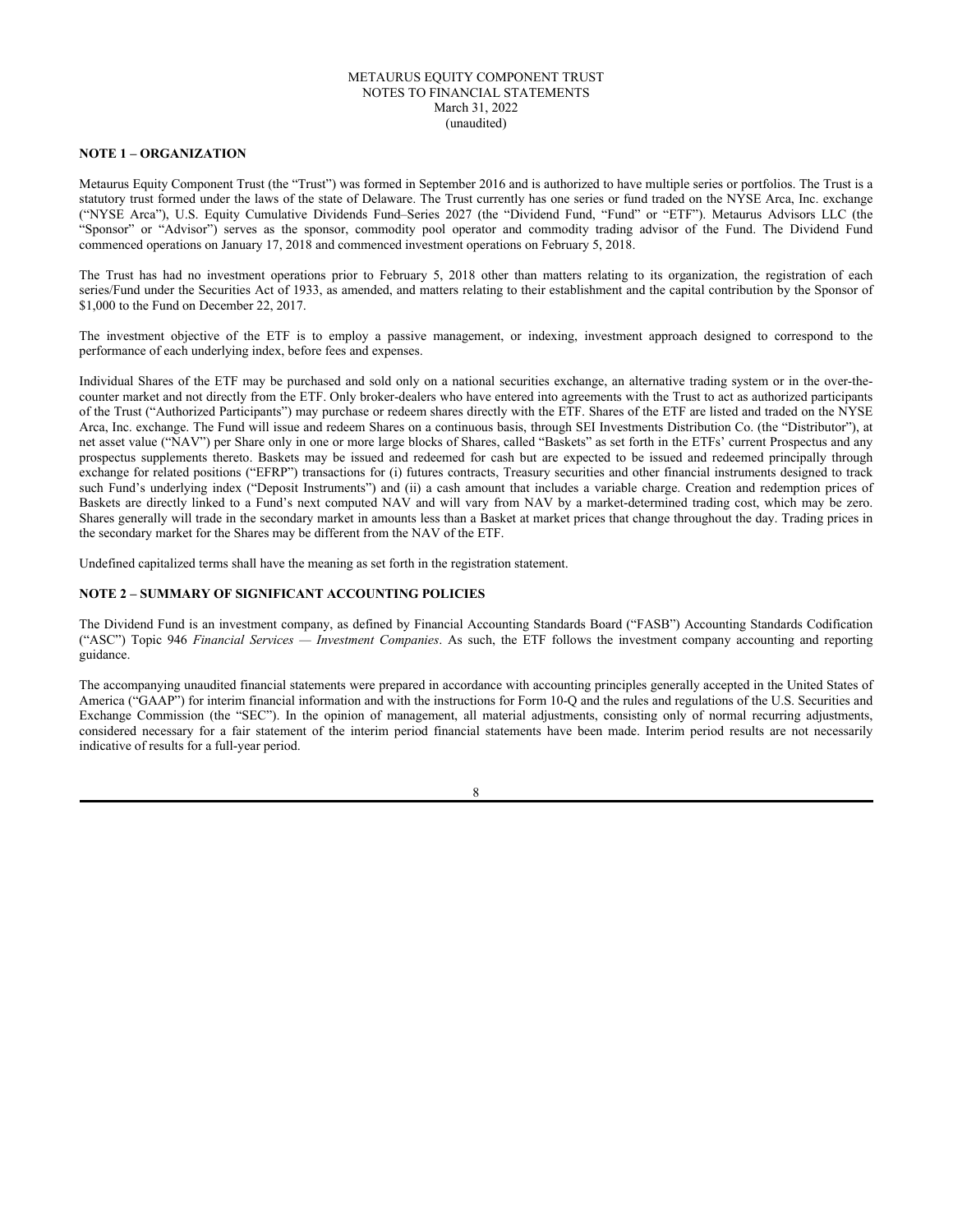Following is a summary of the significant accounting policies followed by the Fund:

#### **Use of Estimates**

The preparation of financial statements in conformity with GAAP requires management to make estimates and assumptions that affect the reported amounts of assets and liabilities and disclosures of contingent assets and liabilities at the date of the financial statements and the reported amounts of investment income and expenses during the reporting period. Actual results could differ from those estimates.

## **Concentration of Credit Risk**

Credit risk is the risk that a financial loss will be incurred if a Fund's counterparty does not fulfill its financial obligations in a timely manner. Financial instruments that potentially subject the Fund to concentrations of credit risk consist principally of investments and cash deposits. Investments and cash of the Fund at March 31, 2022 are held at Brown Brothers, Harriman & Co., and Morgan Stanley & Co. LLC.

## **Final Net Asset Value for Fiscal Period**

The NAV per Share for a Fund is determined by dividing the net assets of the Fund by the number of outstanding Shares. The NAVs of the ETFs are determined as soon as practicable after the close of regular trading of the Shares on the NYSE Arca on each Business Day. The Fund's net assets on a Business Day is obtained by subtracting accrued expenses and other liabilities borne by such Fund, if any, from the total value of the assets held by the Fund, in each case, as of the time of calculation. SEI Investments Global Fund Services, Inc., the administrator of the ETF, is responsible for calculating the NAVs.

#### **Fair Value of Financial Instruments**

Security Valuation — The Fund values investments and financial instruments at fair value. Securities listed on a securities exchange, market or automated quotation system for which quotations are readily available (except for securities traded on NASDAQ), including securities traded over the counter, are valued at the last quoted sale price on the primary exchange or market (foreign or domestic) on which they are traded (or at approximately 4:00 pm Eastern Time if a security's primary exchange is normally open at that time), or, in the case of the futures contracts held by the Fund, at the daily settlement price published by the Chicago Mercantile Exchange for such futures contracts. For securities traded on NASDAQ, the NASDAQ Official Closing Price will be used.

Treasury Securities, as defined below held by the Fund generally are priced based upon valuations provided by independent, third-party pricing agents.

Securities for which market prices are not "readily available" are valued in accordance with Fair Value Procedures established by the Sponsor or a committee of its personnel thereof. Some of the more common reasons that may necessitate that a security be valued using Fair Value Procedures include: the security's trading has been halted or suspended; the security has been de-listed from a national exchange; the security's primary trading market is temporarily closed at a time when under normal conditions it would be open; the security has not been traded for an extended period of time; the security's primary pricing source is not able or willing to provide a price; or trading of the security is subject to local government-imposed restrictions. In addition, the Fund may fair value their securities if an event that may materially affect the value of a Fund's securities that traded outside of the United States (a "Significant Event") has occurred between the time of the security's last close and the time that the Fund calculates its net asset value. A Significant Event may relate to a single issuer or to an entire market sector. Events that may be Significant Events include: government actions, natural disasters, armed conflict, acts of terrorism and significant market fluctuations. If the Advisor becomes aware of a Significant Event that has occurred with respect to a security or group of securities after the closing of the exchange or market on which the security or securities principally trade, but before the time at which the Fund calculates its NAV, it may request that a valuation meeting be called. When a security is valued in accordance with the Fair Value Procedures, the Sponsor or its designees will determine the fair value after taking into consideration relevant information reasonably available to it.

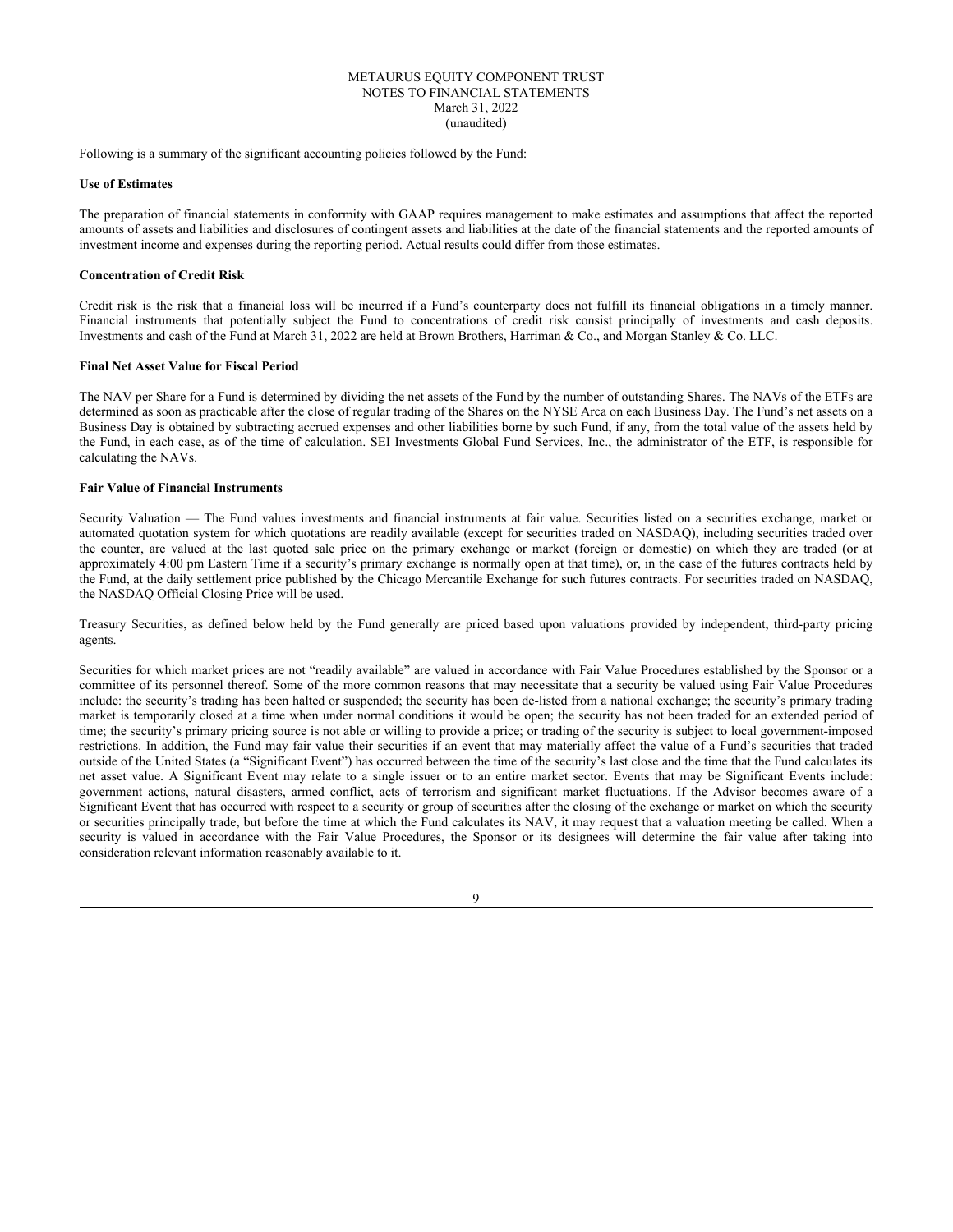In accordance with the authoritative guidance on fair value measurements and disclosure under GAAP, the Fund discloses fair value of their investments in a hierarchy that prioritizes the inputs to valuation techniques used to measure the fair value. The objective of a fair value measurement is to determine the price that would be received to sell an asset or paid to transfer a liability in an orderly transaction between market participants at the measurement date (an exit price). Accordingly, the fair value hierarchy gives the highest priority to quoted prices (unadjusted) in active markets for identical assets or liabilities (Level 1) and the lowest priority to unobservable inputs (Level 3).The three levels of the fair value hierarchy are described below:

- Level 1 Unadjusted quoted prices in active markets for identical, unrestricted assets or liabilities that the Fund has the ability to access at the measurement date;
- Level 2 Quoted prices which are not active, or inputs that are observable (either directly or indirectly) for substantially the full term of the asset or liability; and
- Level 3 Prices, inputs or exotic modeling techniques which are both significant to the fair value measurement and unobservable (supported by little or no market activity).

In some instances, the inputs used to measure fair value might fall within different levels of the fair value hierarchy. The level in the fair value hierarchy within which the fair value measurement in its entirety falls shall be determined based on the lowest input level that is significant to the fair value measurement in its entirety.

The following table summarizes the inputs used to value the Fund' investments at March 31, 2022 and December 31, 2021 using the fair value hierarchy:

#### **U.S. Equity Cumulative Dividends Fund–Series 2027** March 31, 2022 (Unaudited)

| <b>Investments in Securities</b>   | Level 1 | Level 2                  | Level 3        | Total                |
|------------------------------------|---------|--------------------------|----------------|----------------------|
| U.S. Treasury Obligations          |         | 31,814,231<br>$ \lambda$ |                | 31,814,231<br>$\sim$ |
| Total Investments in Securities    |         | 31,814,231<br>- 8        |                | 31,814,231           |
| <b>Other Financial Instruments</b> | Level 1 | Level 2                  | <b>Level 3</b> | Total                |

| Other Philancial Histriches              | LUVU 1    | LUVU 4                   | псусг э |                          | 1 vlai    |  |
|------------------------------------------|-----------|--------------------------|---------|--------------------------|-----------|--|
| Futures Contracts*                       |           |                          |         |                          |           |  |
| Unrealized Appreciation                  | 354.510   | $\sim$                   |         | $\sim$                   | 354.510   |  |
| Unrealized Depreciation                  | (28, 120) | $\overline{\phantom{0}}$ |         | $\overline{\phantom{0}}$ | (28, 120) |  |
| <b>Total Other Financial Instruments</b> | 326,389   | $\sim$                   |         |                          | 326,389   |  |
|                                          |           |                          |         |                          |           |  |

Futures contracts are valued at unrealized appreciation (depreciation) on the instrument.

Amounts designated as "-" are \$0.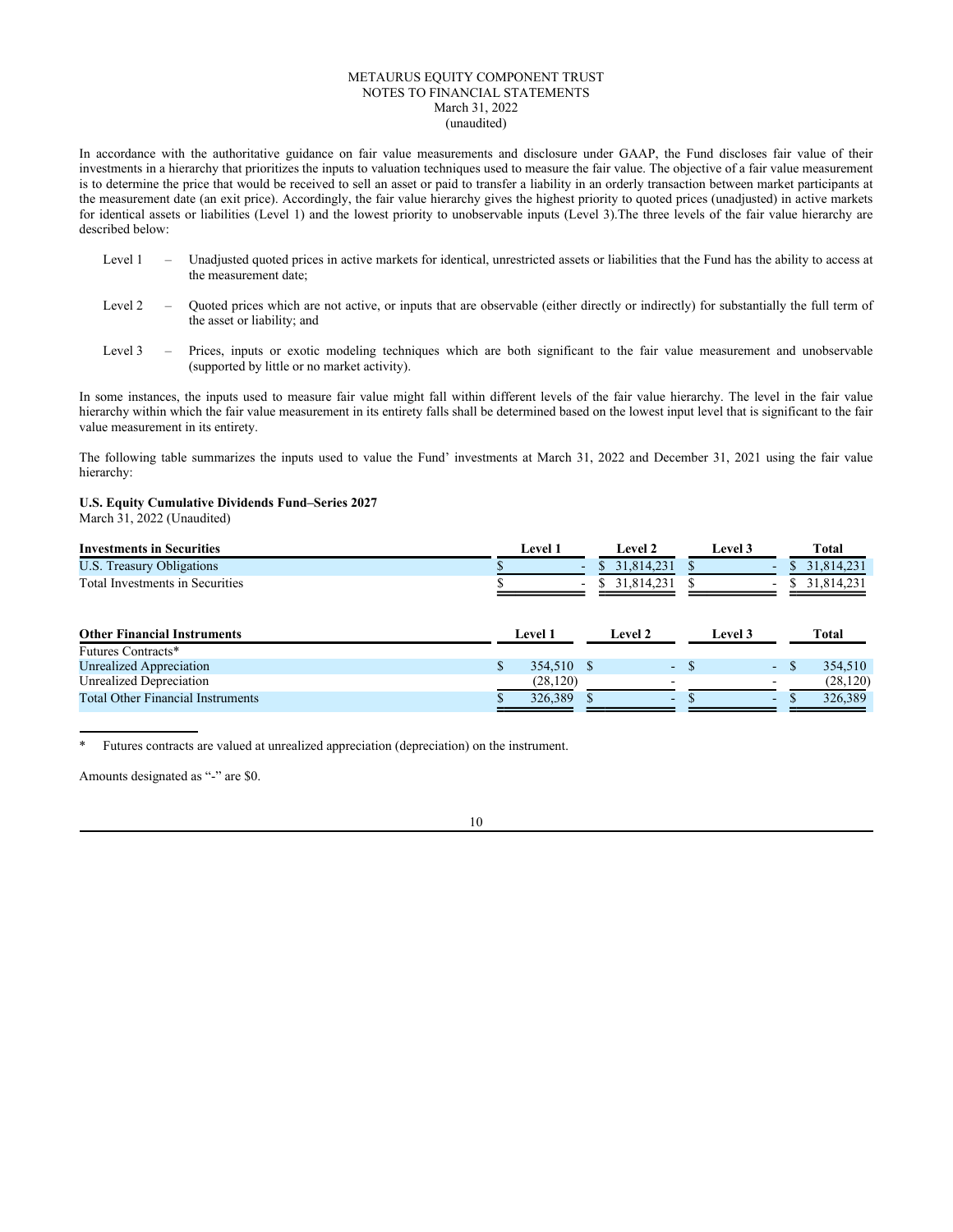# **U.S. Equity Cumulative Dividends Fund–Series 2027**

December 31, 2021 (Audited)

| <b>Investments in Securities</b>   | <b>Level 1</b> | <b>Level 2</b>           | <b>Level 3</b> | Total                   |
|------------------------------------|----------------|--------------------------|----------------|-------------------------|
| U.S. Treasury Obligations          |                | 33,020,279               |                | 33,020,279              |
| Total Investments in Securities    |                | 33,020,279               |                | 33,020,279              |
| <b>Other Financial Instruments</b> | <b>Level 1</b> | <b>Level 2</b>           | Level 3        | Total                   |
| Futures Contracts*                 |                |                          |                |                         |
| Unrealized Appreciation            | 1,468,182 \$   |                          | $-$ \$         | 1,468,182<br>$\sim$ $-$ |
| Unrealized Depreciation            |                | $\overline{\phantom{0}}$ |                |                         |
|                                    |                |                          |                |                         |

\* Futures contracts are valued at unrealized appreciation (depreciation) on the instrument.

Amounts designated as "-" are \$0.

The inputs or methodology used for valuing investments are not necessarily an indication of the risk associated with investing in those securities.

## **Investment Transactions and Related Income**

Investment transactions are recorded on trade date. Dividend income is recorded on the ex-dividend date. Discounts and premiums on securities purchased are amortized or accreted using the effective interest method. Realized gains and losses from securities transactions and unrealized appreciation and depreciation of securities are determined using the identified cost basis method for financial reporting.

## **Trading and Transaction Costs and Fees**

The Fund will pay (or will reimburse the Clearing FCM if previously paid) any other transaction costs and fees associated with trading of the Fund's instruments (including floor brokerage, exchange, clearing, give-up, user and National Futures Association ("NFA") fees) that are not related to the creation and redemption of Baskets. Brokerage commissions on futures contracts are recognized on a half-turn basis (e.g., the first half is recognized when the contract is opened and the second half is recognized when the contract is closed).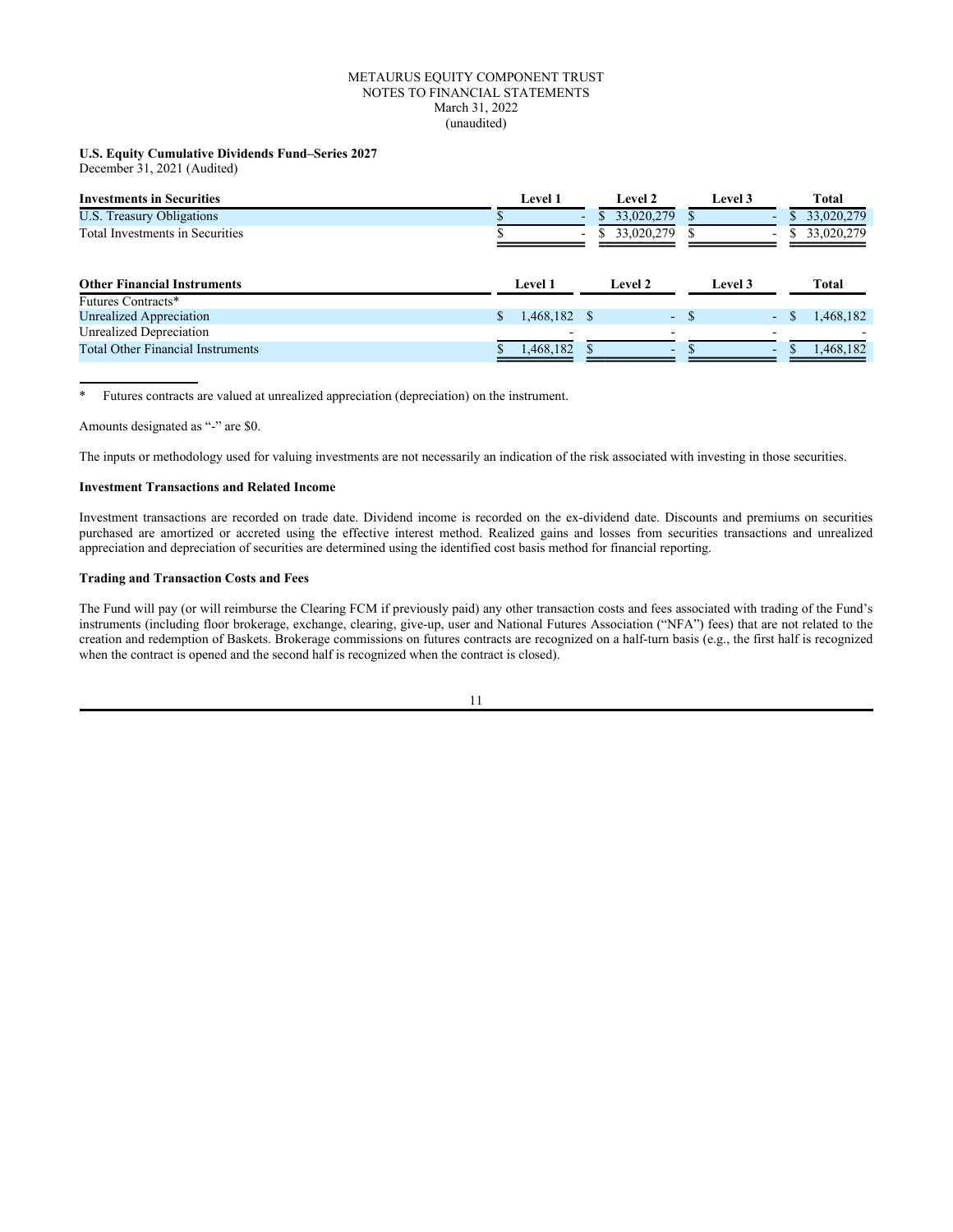## **Income Taxes**

The Fund is a series of a Delaware statutory trust and will be treated as a partnership for U.S. federal income tax purposes. Accordingly, no Fund expects to incur U.S. federal income tax; rather each beneficial owner of Shares will be required to take into account its allocable share of the Fund's income, gain, loss deductions and other items for the Fund's taxable year ending with or within the beneficial owner's taxable year.

The Fund files an income tax return in the U.S. federal jurisdiction and may file income tax returns in various U.S. states and foreign jurisdictions. Generally, the Fund is subject to income tax examinations by federal, state and local jurisdictions, where applicable.

The Fund is required to determine whether their tax positions are more likely than not to be sustained upon examination by the applicable taxing authority based on the technical merits of the position. Tax positions not deemed more-likely-than-not threshold would be recorded as a tax expense in the current period.

At March 31, 2022 and December 31, 2021, the Fund had no unrecognized tax benefits related to their tax positions. The Fund does not expect that their assessments related to unrecognized tax benefits will materially change over the next 12 months. However, the Fund's conclusion may be subject to review and adjustment at a later date based on factors including, but not limited to, the nexus of income among various tax jurisdictions; compliance with U.S. federal, state and foreign tax laws; and changes in the administrative practices and precedents of the relevant taxing authorities.

The Fund's policy is to classify interest and penalties associated with the failure to file U.S. federal and state income tax returns, as income tax expenses on their Statements of Operations. For the year ended December 31, 2021 and for the three months ended March 31, 2022, the Fund did not incur any such interest or penalties.

#### **Distribution Policy**

The Dividend Fund expects to pay monthly cash distributions to its Shareholders throughout each calendar year. Such distributions shall, on an annual basis, before fees and expenses, equal all or a substantial portion of the Dividend Fund's NAV attributable to the ordinary cash dividends accumulated by the Dividend Points Index for the year (as reflected in the current year's S&P 500 Dividend Futures Contracts held by the Dividend Fund). Such distributions may consist of ordinary income, capital gains and/or return of capital whose character will be determined at fiscal year-end once final year-end figures have been calculated. The Dividend Fund's capital gains, if any, for a calendar year may include any net unrealized appreciation in its futures contracts that expire in future calendar years.

## **NOTE 3 – INVESTMENTS**

The Dividend Fund seeks investment results that, before fees and expenses, correspond to the performance of the Solactive® U.S. Cumulative Dividends Index—Series 2027 (the "Solactive Dividend Index") over each calendar year so as to provide Shareholders with returns designed to replicate the dividends on constituent companies of the S&P 500 Index, without exposure to the underlying securities. The Dividend Fund intends primarily to invest its assets in the component instruments of the Solactive Dividend Index, as well as in cash and/or cash equivalents. The component instruments of the Solactive Dividend Index consist of U.S. Treasury Securities ("Treasury Securities") and long positions in annual futures contracts listed on the Chicago Mercantile Exchange ("CME") that provide exposure to dividends paid on the S&P 500 constituent companies ("S&P 500 Dividend Futures Contracts") pro rata for each year of the life of the Dividend Fund.

#### **Cash and Cash Equivalents**

Cash and cash equivalents consist of highly liquid investments with original maturities of three months or less at the date of purchase. The Fund maintains deposits with financial institutions in amounts that may, at times, exceed the insured limits under applicable law.

## **Short-Term Investments**

The Fund may purchase U.S. Treasury Bills and cash equivalents. Additionally, the Fund may enter into short-term loans and reverse repurchase agreements for liquidity purposes. There were no short-term loans or reverse repurchase agreements held in the Fund as of and during the period ended March 31, 2022 nor as of and during the period ended December 31, 2021.

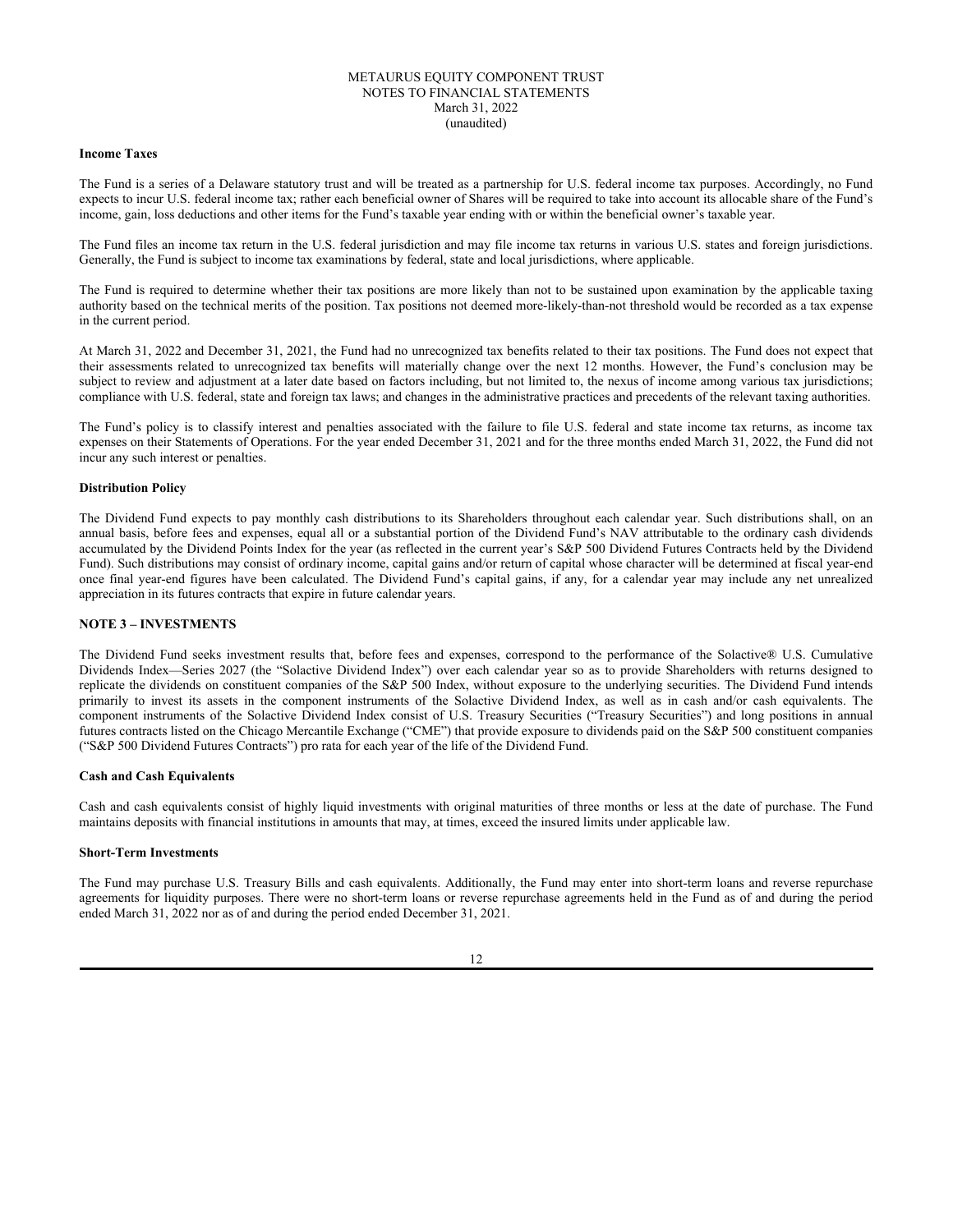#### **Accounting for Derivative Instruments**

All open derivative positions at period end are reflected on the ETF's Schedules of Investments. The ETF utilized a varying level of derivative instruments in conjunction with investment securities in seeking to meet their investment objective during the period. While the volume of open positions may vary on a daily basis as the ETF transacts derivatives contracts in order to achieve the appropriate exposure to meet its investment objective, the volume of these open positions relative to the net assets of the ETF at the date of this report is generally representative of open positions throughout the reporting period. Following is a description of the derivative instruments used by the ETFs during the reporting period, including the primary underlying risk exposures related to each instrument type.

## **Futures Contracts**

The ETF enters into futures contracts to gain exposure to changes in the value of, or as a substitute for investing directly in (or shorting), an underlying index, currency or commodity, as set forth above. A futures contract obligates the seller to deliver (and the purchaser to accept) the future delivery of a specified quantity and type of asset at a specified time and place. The contractual obligations of a buyer or seller may generally be satisfied by taking or making physical delivery of the underlying commodity, if applicable, or by making an offsetting sale or purchase of an identical futures contract on the same or linked exchange before the designated date of delivery, or by cash settlement at expiration of contract. The particular futures contracts utilized by the ETF permit settlement only in cash. Upon entering into a futures contract, the ETF is required to deposit and maintain as collateral at least such initial margin as required by the exchange on which the transaction is affected.

The initial margin is segregated as cash and/or securities balances with brokers for futures contracts, as disclosed in the Statements of Financial Condition and Schedules of Investments, and is restricted as to its use. The ETF that enters into futures contracts maintain collateral at the broker in the form of cash and/or securities. Pursuant to the futures contract, the Fund generally agrees to receive from or pay to the broker(s) an amount of cash equal to the daily fluctuation in value of the futures contract. Such receipts or payments are known as variation margin and are recorded by the Fund as unrealized gains or losses. The Fund will realize a gain or loss upon closing of a futures transaction. Futures contracts involve, to varying degrees, elements of market risk (specifically commodity price risk or equity market volatility risk) and exposure to loss in excess of the amount of variation margin. The face or contract amounts reflect the extent of the total exposure the Fund has in the particular classes of instruments. Additional risks associated with the use of futures contracts are imperfect correlation between movements in the price of the futures contracts and the market value of the underlying index or commodity and the possibility of an illiquid market for a futures contract. With futures contracts, there is minimal but some counterparty risk to the ETF since futures contracts are exchange-traded and the exchange's clearinghouse, as counterparty to all exchangetraded futures contracts, guarantees the futures contracts against default. Many futures exchanges and boards of trade limit the amount of fluctuation permitted in futures contract prices during a single trading day. Once the daily limit has been reached in a particular contract, no trades may be made that day at a price beyond that limit or trading may be suspended for specified times during the trading day. Futures contracts prices could move to the limit for several consecutive trading days with little or no trading, thereby preventing prompt liquidation of futures positions and potentially subjecting a Fund to substantial losses. If trading is not possible, or if a Fund determines not to close a futures position in anticipation of adverse price movements, the Fund will be required to make daily cash payments of variation margin. The risk that the Fund will be unable to close out a futures position will be minimized by entering into such transactions on a national exchange with an active and liquid secondary market.

The Fund held futures equity contracts as of and for the three-month period ended March 31, 2022 and as of and for the year ended December 31, 2021. The value and detail of these contracts are disclosed on the Fund's Schedules of Investments. The corresponding gains and losses associated with these contracts are disclosed on the Fund's Statements of Operations.

The average volume of futures contracts for the three-month period ended March 31, 2022 are as follows:

#### **U.S. Equity Cumulative Dividends Fund–Series 2027**

| <b>Derivative</b>      | Notional<br>Amount |
|------------------------|--------------------|
| Long futures contracts | \$35,703,324       |
|                        |                    |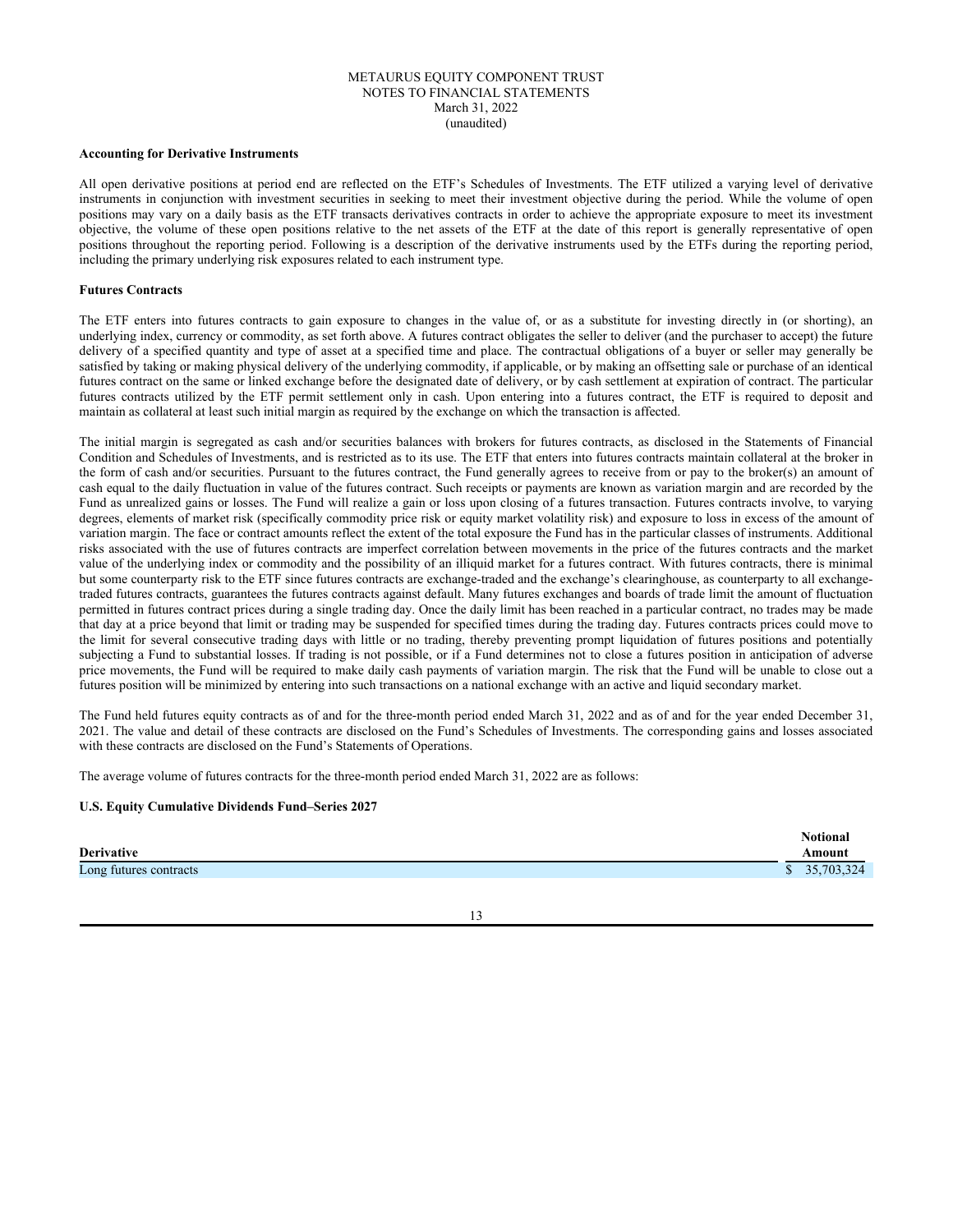The average volume of futures contracts for the three-month period ended March 31, 2021 are as follows:

#### **U.S. Equity Cumulative Dividends Fund–Series 2027**

|                        |              | <b>Notional</b> |
|------------------------|--------------|-----------------|
| <b>Derivative</b>      |              | Amount          |
| Long futures contracts | $\mathbb{S}$ | 24,727,781      |

#### **Offsetting Assets and Liabilities**

The Futures Account Agreement includes provisions permitting the Clearing FCM to net and set off its obligations to the Fund against the obligations of the Fund to the Clearing FCM upon the termination of the agreement or occurrence of an Event of Default, as defined in the agreement. As described above, the Fund utilizes derivative instruments to pursue their investment objective during the period. The amounts shown in the Statements of Financial Condition do not take into consideration the effects of legally enforceable master netting agreements or similar arrangements.

For financial reporting purposes, the Fund does not offset derivative assets and derivative liabilities that are subject to netting arrangements in the Statements of Financial Condition. The following table presents the Fund's derivatives by investment type and by counterparty net of amounts available for offset under a master netting agreement and the related collateral received or pledged by the Fund as of March 31, 2022 and December 31, 2021.

## **U.S. Equity Cumulative Dividends Fund—Series 2027 March 31, 2022 (Unaudited)**

## **Offsetting of Derivative Assets**

|                          | <b>Gross</b>                                     | <b>Gross</b><br>Amounts<br><b>Offset</b><br>in the | <b>Net</b><br>Amounts<br><b>Presented</b><br>in the |                                        | of Financial Condition                  | <b>Gross Amounts Not Offset in the Statement</b> |
|--------------------------|--------------------------------------------------|----------------------------------------------------|-----------------------------------------------------|----------------------------------------|-----------------------------------------|--------------------------------------------------|
|                          | <b>Amounts of</b><br>Recognized<br><b>Assets</b> | <b>Statement of</b><br>Financial<br>Condition      | <b>Statement of</b><br>Financial<br>Condition       | Financial<br><b>Instruments</b><br>(a) | Cash<br><b>Collateral</b><br>Pledged(a) | <b>Net</b><br>Amount                             |
| <b>Derivative Assets</b> |                                                  |                                                    |                                                     |                                        |                                         |                                                  |
| <b>Futures Contracts</b> |                                                  | - \$                                               | - \$                                                | - \$<br>- \$                           | - S                                     |                                                  |
| Total                    |                                                  | - 8                                                | $\overline{\phantom{0}}$                            | - 9<br>- 3                             | - 8                                     |                                                  |

#### **Offsetting of Derivative Liabilities**

|                               | <b>Gross</b>                                          | Gross<br>Amounts                              | Net<br>Amounts                                |                             |                                                                                   |                      |  |  |  |  |
|-------------------------------|-------------------------------------------------------|-----------------------------------------------|-----------------------------------------------|-----------------------------|-----------------------------------------------------------------------------------|----------------------|--|--|--|--|
|                               |                                                       | <b>Offset</b><br>in the                       |                                               | <b>Presented</b><br>in the  | <b>Gross Amounts Not Offset in the Statement of</b><br><b>Financial Condition</b> |                      |  |  |  |  |
|                               | <b>Amounts of</b><br>Recognized<br><b>Liabilities</b> | <b>Statement of</b><br>Financial<br>Condition | <b>Statement of</b><br>Financial<br>Condition | Financial<br>Instruments(a) | Cash<br>Collateral<br>$P$ ledged $(a)$                                            | <b>Net</b><br>Amount |  |  |  |  |
| <b>Derivative Liabilities</b> |                                                       |                                               |                                               |                             |                                                                                   |                      |  |  |  |  |
| <b>Futures Contracts</b>      | $(96,250)$ \$                                         |                                               | $(96,250)$ \$<br>- \$                         |                             | 96,250 \$<br>- \$                                                                 |                      |  |  |  |  |
| Total                         | $(96,250)$ \$                                         |                                               | $(96,250)$ \$<br>- \$                         |                             | 96.250 \$<br>- ১                                                                  |                      |  |  |  |  |

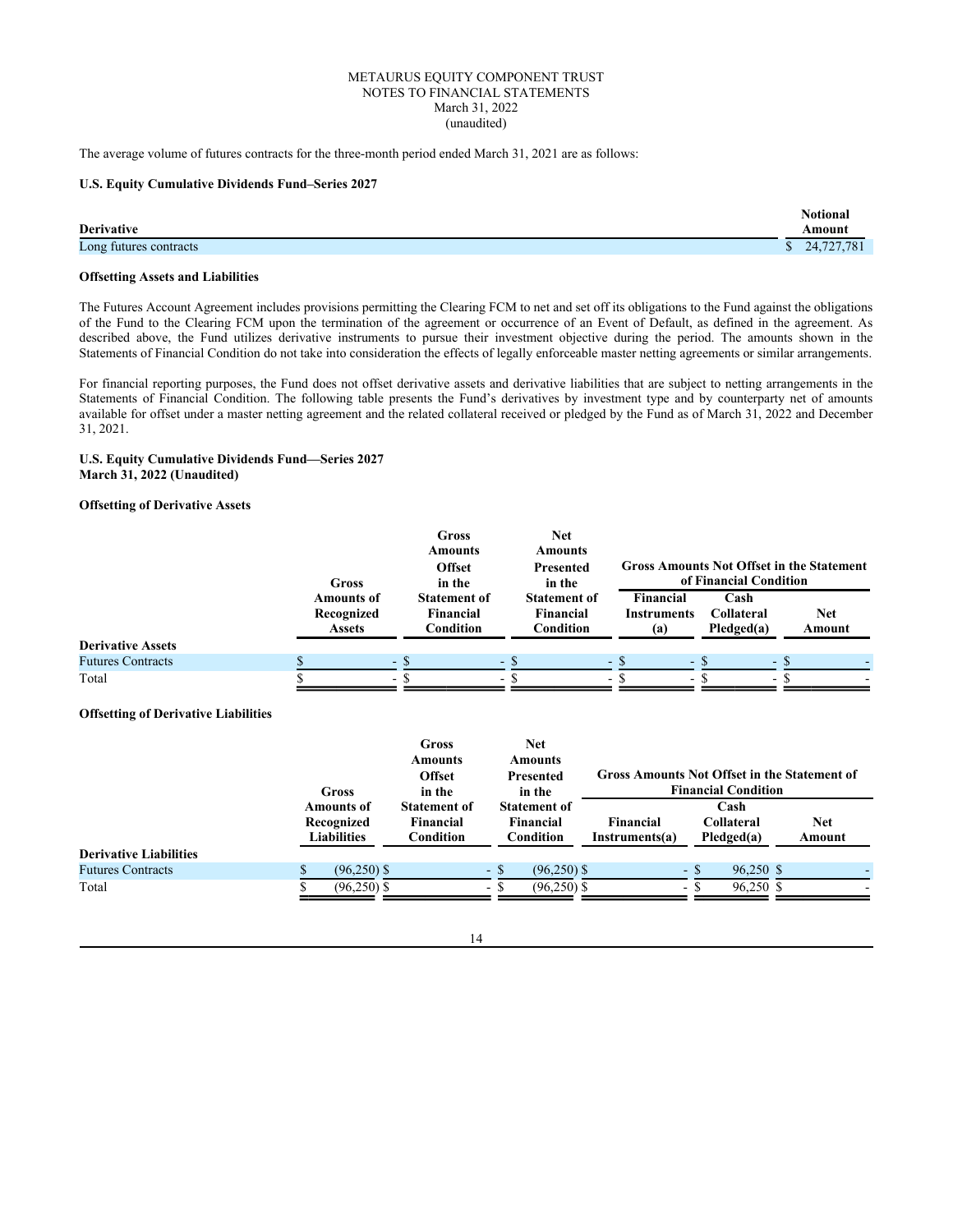## **December 31, 2021 (Audited)**

### **Offsetting of Derivative Assets**

|                          | <b>Gross</b>                                     | <b>Gross</b><br><b>Amounts</b><br><b>Offset</b><br>in the | <b>Net</b><br>Amounts<br>Presented<br>in the  | <b>Gross Amounts Not Offset in the Statement of</b><br><b>Financial Condition</b> |                                            |                      |  |  |
|--------------------------|--------------------------------------------------|-----------------------------------------------------------|-----------------------------------------------|-----------------------------------------------------------------------------------|--------------------------------------------|----------------------|--|--|
|                          | <b>Amounts of</b><br>Recognized<br><b>Assets</b> | <b>Statement of</b><br>Financial<br>Condition             | <b>Statement of</b><br>Financial<br>Condition | Financial<br>Instruments(a)                                                       | <b>Cash Collateral</b><br>$P$ ledged $(a)$ | <b>Net</b><br>Amount |  |  |
| <b>Derivative Assets</b> |                                                  |                                                           |                                               |                                                                                   |                                            |                      |  |  |
| <b>Futures Contracts</b> | 88,750 \$                                        |                                                           | 88,750 \$<br>$-$ S                            |                                                                                   | - \$                                       | 88,750<br>- \$       |  |  |
| Total                    | 88,750 \$                                        |                                                           | 88.750 \$<br>$\sim$ 10                        |                                                                                   | $\overline{\phantom{a}}$                   | 88,750<br>- 8        |  |  |

#### **Offsetting of Derivative Liabilities**

|                               | <b>Gross</b>                                          | Gross<br><b>Amounts</b><br><b>Offset</b><br>in the | <b>Net</b><br>Amounts<br>Presented<br>in the  | <b>Gross Amounts Not Offset in the Statement of</b><br><b>Financial Condition</b> |                                         |                   |
|-------------------------------|-------------------------------------------------------|----------------------------------------------------|-----------------------------------------------|-----------------------------------------------------------------------------------|-----------------------------------------|-------------------|
|                               | <b>Amounts of</b><br>Recognized<br><b>Liabilities</b> | <b>Statement of</b><br>Financial<br>Condition      | <b>Statement of</b><br>Financial<br>Condition | Financial<br>Instruments(a)                                                       | Cash<br><b>Collateral</b><br>Pledged(a) | <b>Net Amount</b> |
| <b>Derivative Liabilities</b> |                                                       |                                                    |                                               |                                                                                   |                                         |                   |
| <b>Futures Contracts</b>      | $(22,188)$ \$                                         |                                                    | $(22,188)$ \$<br>- \$                         |                                                                                   | 22,188 \$<br>- \$                       |                   |
| Total                         | $(22, 188)$ \$                                        |                                                    | $(22,188)$ \$<br>- \$                         |                                                                                   | 22,188 \$<br>- \$                       |                   |

(a) These amounts are limited to the derivatives asset/liability balance and, accordingly, do not include excess collateral received/pledged.

## **NOTE 4 – AGREEMENTS**

#### **Sponsor**

Among other things, the prospectus dated July 9, 2021 (the "Prospectus") provides for a unitary fee structure pursuant to which the Fund pays the Sponsor a management fee in consideration of the services provided by the Sponsor and other services provided to the Fund that the Sponsor pays directly (the "Management Fee"). The Sponsor pays for all of the routine operational, administrative, and other ordinary expenses of the Fund as determined by the Sponsor as set forth in the Prospectus any supplements thereto. The Fund will pay for certain other expenses and all of the Fund's extraordinary fees and expenses, if any, as determined by the Sponsor, as set forth in the Prospectus any supplements thereto.

## **Administrator, Custodian, Fund Accountant and Transfer Agent**

SEI Investments Global Fund Services, Inc. (the "Administrator") serves as the Fund's Administrator pursuant to an administration agreement. Brown Brothers Harriman & Co. (the "Custodian") serves as the Fund's custodian and transfer agent pursuant to a custodian and transfer agent agreement.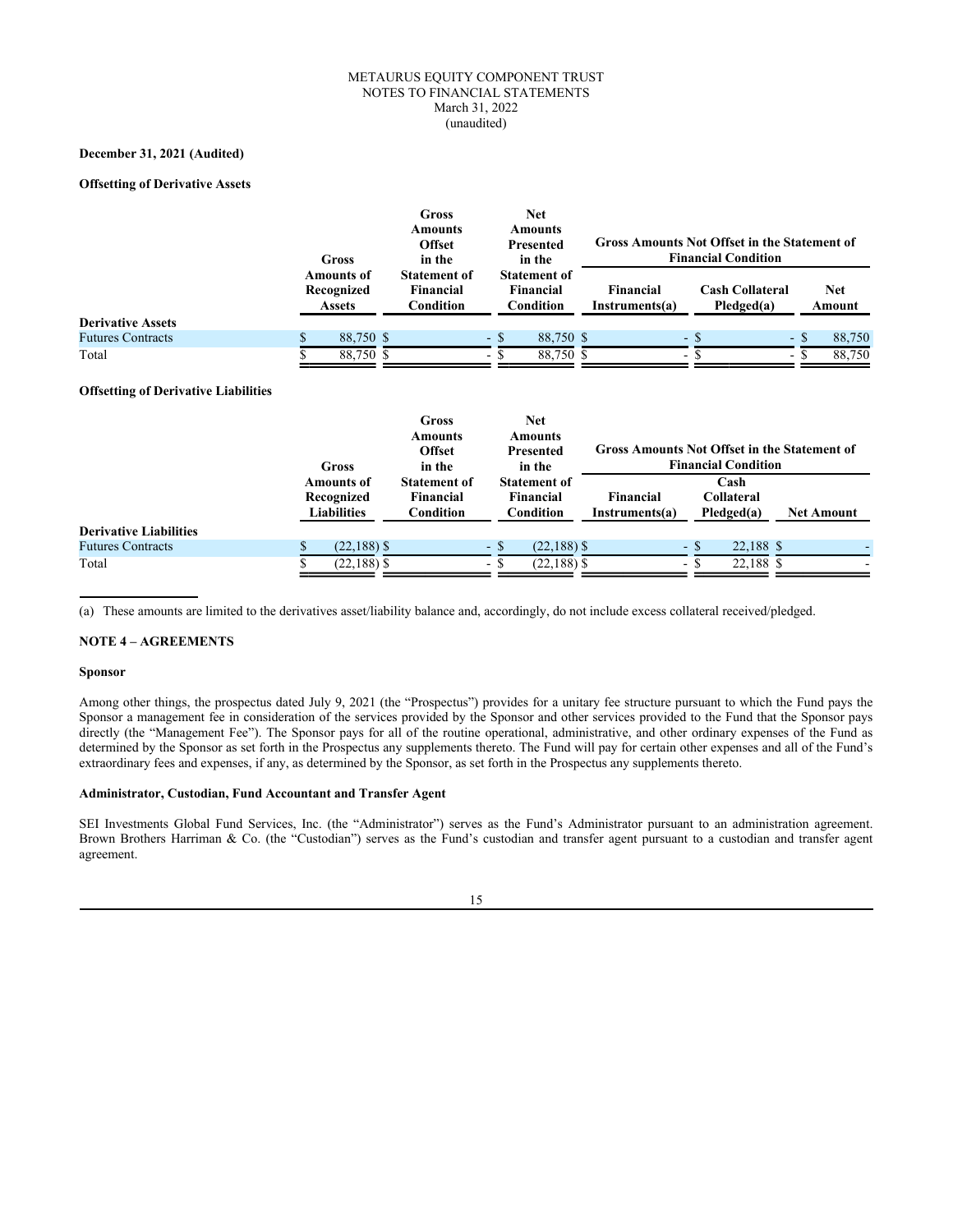## **Clearing FCM**

Morgan Stanley & Co. LLC ("MS&Co." or the "Clearing FCM") serves as the Fund's Clearing FCM pursuant to the terms of a commodity futures customer agreement among the Sponsor, on behalf of the Fund, severally and not jointly, and the Clearing FCM (the "Futures Account Agreement"). As Clearing FCM, MS&Co. serves as the Fund's clearing broker and as such arranges for the execution and clearing of the Fund's futures transactions. As such, MS&Co. holds, on behalf of the Fund, positions in futures contracts and Treasury Securities, cash and cash equivalents as futures margin. Treasury Securities, cash and cash equivalents not held as futures margin will be held by the Custodian. The Fund may engage additional and/or other futures commission merchants in the future.

## **Distribution Agreement**

SEI Investments Distribution Co., a wholly-owned subsidiary of SEI Investments and an affiliate of the Administrator, serves as the Fund's distributor of Baskets pursuant to a distribution agreement. The Distributor does not maintain any secondary market in the Shares.

## **Management Fee/Advisory Fee**

The Management Fee is paid to the Sponsor in consideration of its services as sponsor, commodity pool operator, commodity trading advisor, and for managing the business and affairs of the Fund. The Sponsor supervises and directs the investment of the assets of the Fund in accordance with the Fund's investment objectives and investment strategies outlined in the Fund's Prospectus.

As set forth in the Prospectus, the Dividend Fund pays the Sponsor a Management Fee equal to 0.87% per year of the Dividend Fund's average daily net assets, calculated and payable monthly in arrears, or *pro rata* for any partial month.

## **NOTE 5 – CREATION AND REDEMPTION OF CREATION UNITS**

The Fund issues and redeems Shares on a continuous basis at NAV in one or more large blocks of Shares called Baskets as set forth in the Fund's Prospectus and any prospectus supplements thereto. The Fund intends to create and redeem Baskets primarily through exchange for related position ("EFRP") transactions. In certain instances, the Fund may effect creations and redemptions partly or wholly for cash, rather than through an EFRP transaction.

The manner by which redemptions are made is dictated by the terms of the respective authorized participant agreement between an Authorized Participant and the Trust ("Authorized Participant Agreement"). Except when aggregated in Baskets, Shares are not redeemable securities of a Fund. Shares of the Fund may be purchased or redeemed only by Authorized Participants. An Authorized Participant is an institution that (i) is a brokerdealer; (ii) is a registered futures commission merchant and/or clears through a registered futures commission merchant; (iii) is a Depository Trust Company Participant and a member of the National Securities Clearing Corporation; (iv) has entered into an Authorized Participant agreement with the Trust; and  $(v)$  is in a position to transfer the required Deposit Instruments and/or the cash to buy and sell whole Baskets. Investors will purchase Shares in the secondary market, generally with the assistance of a broker or investment advisor and will be subject to customary brokerage commissions, mark ups and mark downs and fees.

Authorized Participants will pay a transaction fee per Basket created or redeemed. The Sponsor may choose to pay transaction fees on behalf of Authorized Participants and has done so to date on Baskets that have been created. There is no guarantee that Sponsor will continue to do so. In addition, to the extent that cash is delivered or received in lieu of any of the Deposit Instruments upon the creation or redemption of Shares by an Authorized Participant, such Authorized Participants will pay an additional variable charge up to 2% of the cash that is delivered or received in lieu of any of the Deposit Instruments to a Fund to pay for any additional transaction costs and fees and price changes associated with the purchase or disposition of any of the Deposit Instruments.

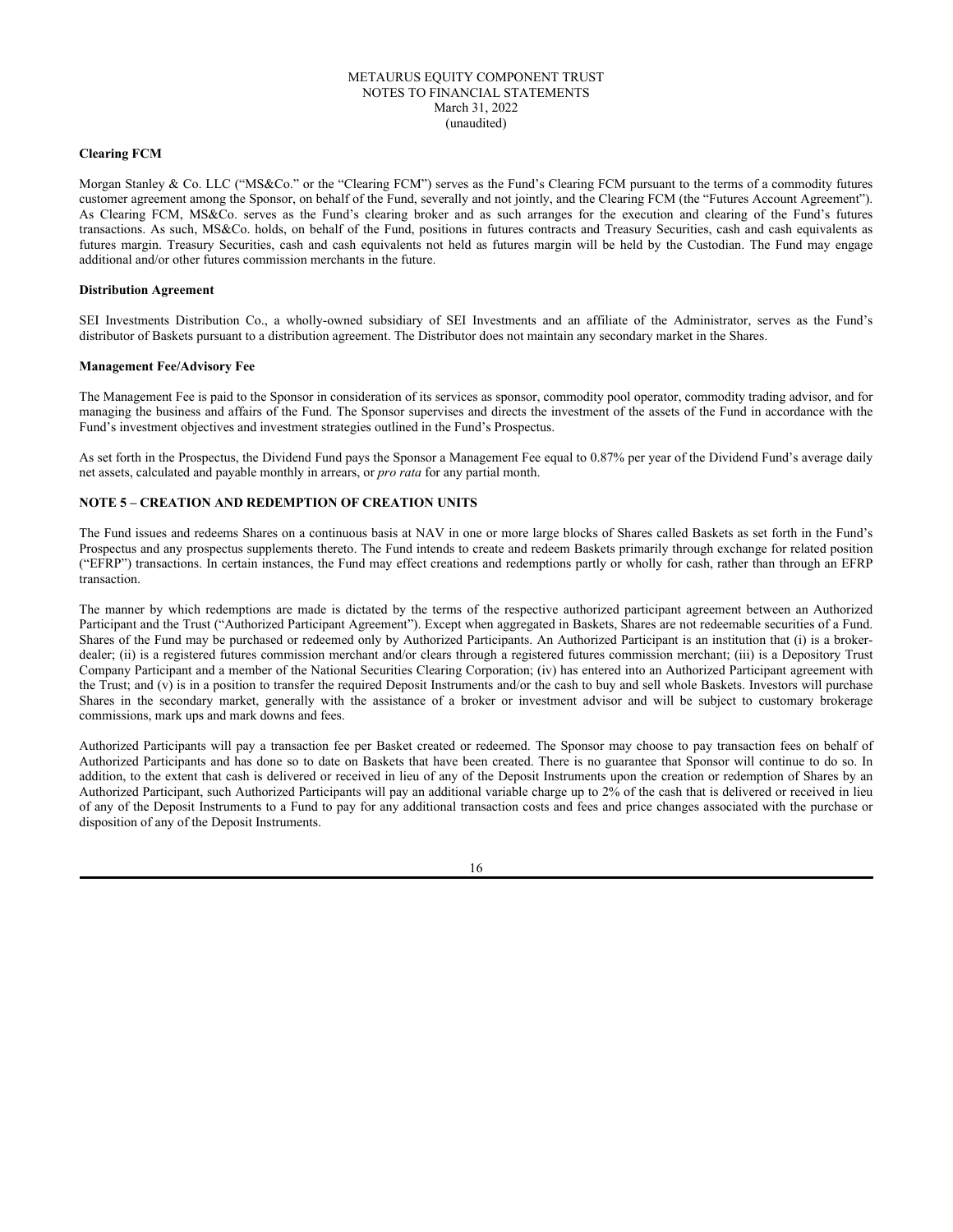## **NOTE 6 – FINANCIAL HIGHLIGHTS**

Selected data for a Share outstanding throughout the periods ended March 31, 2022 and 2021.

Financial Highlights

Three Months Ended March 31, 2022 (Unaudited)

|      | NAV<br>Beginning | Net<br>Investment<br>of Period Income/Loss* Gain/Loss Operations<br>U.S. Equity Cumulative Dividends Fund—Series 2027 | Net<br>Realized<br>and | Unrealized Total from | <b>Distributions</b><br>from Net<br>Investment<br>Income | Total<br><b>Distributions Period</b> | NAV<br>End<br>of | Total<br>Return<br>(1) | Price | <b>Net</b><br><b>Assets</b><br>Market Period<br>(000) | Ratio of<br><b>Expenses</b><br>to<br>End of Average<br>Net<br>Assets <sup>(3)</sup> | Ratio of<br>Expenses<br>to Average<br><b>Net Assets</b><br>(Excluding<br>Waivers)<br>(3) | <b>Ratio of Net</b><br>Investment<br>Income/Loss<br>to Average<br><b>Net Assets</b><br>(3) | Portfolio<br>Turnover<br>(2) |
|------|------------------|-----------------------------------------------------------------------------------------------------------------------|------------------------|-----------------------|----------------------------------------------------------|--------------------------------------|------------------|------------------------|-------|-------------------------------------------------------|-------------------------------------------------------------------------------------|------------------------------------------------------------------------------------------|--------------------------------------------------------------------------------------------|------------------------------|
| 2022 | 9.51 \$          | $(0.01)$ S                                                                                                            | $(0.65)$ \$            | $(0.66)$ \$           | $(0.38)$ \$                                              |                                      | $(0.38)$ \$ 8.47 | $-7.06\%$ \$           |       | 9.24 \$32,603                                         | 0.87%                                                                               | 0.87%                                                                                    | $-0.32%$                                                                                   | 8%                           |

\* Per share data calculated using average shares method.

(1) Total return is for the period indicated and has not been annualized.<br>(2) Portfolio turnover rate is for the period indicated and has not been a

(2) Portfolio turnover rate is for the period indicated and has not been annualized.<br>(3) Annualized

(3) Annualized

Amounts designated as "-" are \$0.

## Financial Highlights

Three Months Ended March 31, 2021 (Unaudited)

|      | <b>NAV</b><br>Beginning | Net<br>Investment<br>of Period Income/Loss* Gain/Loss Operations<br>U.S. Equity Cumulative Dividends Fund—Series 2027 <sup>*</sup> | Net<br><b>Realized</b><br>and | <b>Unrealized Total from</b> | <b>Distributions</b><br>from Net<br>Investment<br>Income | Total<br><b>Distributions Period</b> | NAV<br>End<br>of | Total<br>Return<br>(1) | Price | Net<br><b>Assets</b><br>End of<br>Market Period<br>(000) | Ratio of<br><b>Expenses</b><br>to<br>Average<br><b>Net</b><br>Assets <sup>(3)</sup> | Ratio of<br>Expenses<br>to Average<br><b>Net Assets</b><br>(Excluding<br>Waivers)<br>(3) | <b>Ratio of Net</b><br>Investment<br>Income/Loss<br>to Average<br><b>Net Assets</b><br>(3) | Portfolio<br>Turnover<br>(2) |
|------|-------------------------|------------------------------------------------------------------------------------------------------------------------------------|-------------------------------|------------------------------|----------------------------------------------------------|--------------------------------------|------------------|------------------------|-------|----------------------------------------------------------|-------------------------------------------------------------------------------------|------------------------------------------------------------------------------------------|--------------------------------------------------------------------------------------------|------------------------------|
| 2021 | 9.39S                   | $(0.01)$ S                                                                                                                         | 0.72S                         | 0.71S                        | $(0.35)$ \$                                              |                                      | $(0.35)$ \$ 9.75 |                        |       | 7.61% \$10.30 \$22.914                                   | 0.87%                                                                               | 0.87%                                                                                    | $-0.45%$                                                                                   | 3%                           |

\* Per share data calculated using average shares method.

(1) Total return is for the period indicated and has not been annualized.<br>(2) Portfolio turnover rate is for the period indicated and has not been an

(2) Portfolio turnover rate is for the period indicated and has not been annualized.<br>(3) Annualized

(3) Annualized

Amounts designated as "-" are \$0.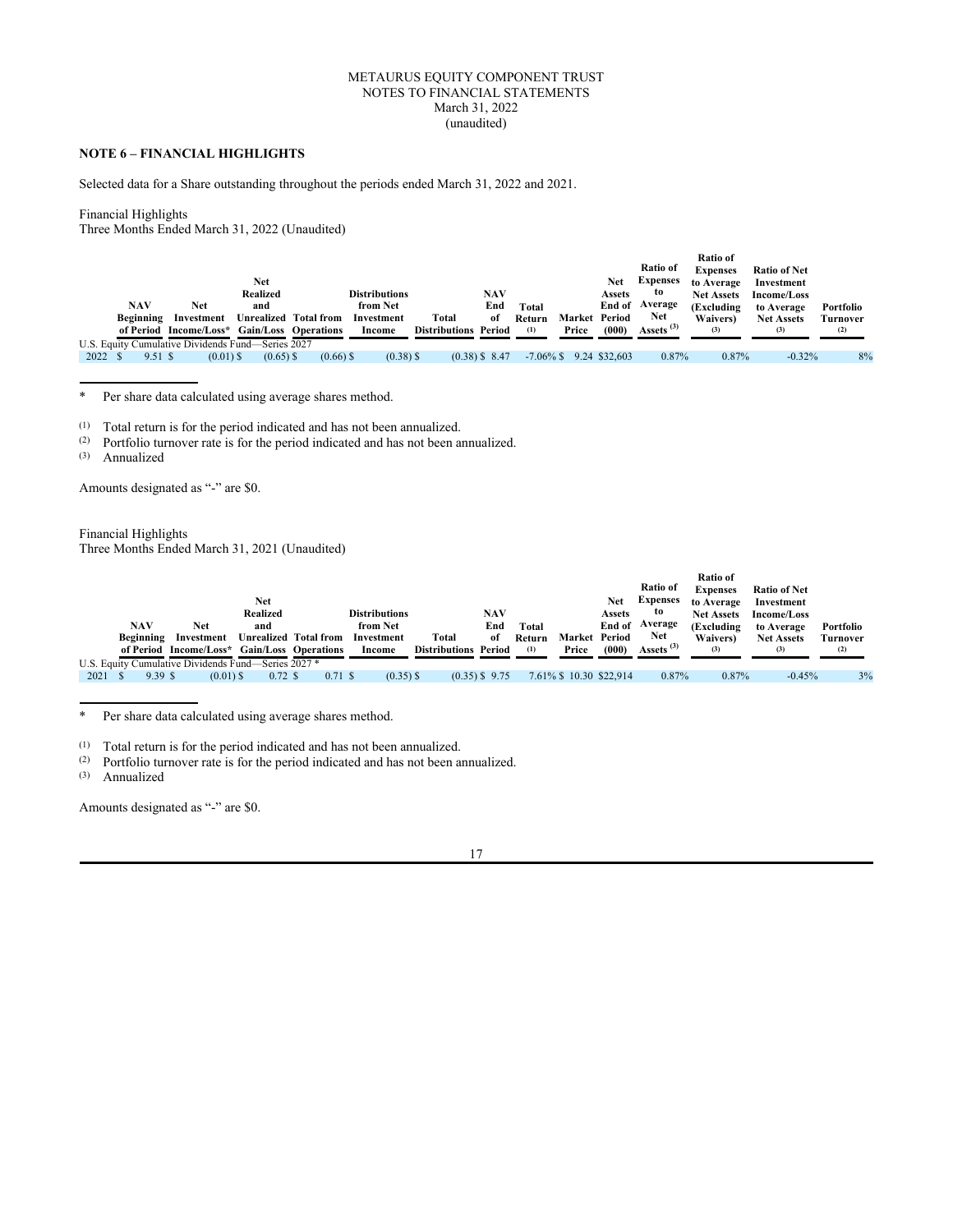#### **NOTE 7 – RISK**

#### **Principal Risks**

A shareholder of the Fund is subject to the risk that his or her investment could lose money. The Fund is subject to the principal risks noted below, any of which may adversely affect a Fund's NAV, trading price, yield, total return and ability to meet its investment objective. A more complete description of principal risks is included in the Prospectus under the heading "Principal Risks." This could result in the Fund's underperformance compared to other funds with similar investment objectives.

## **Market Trading Risks**

Individual Shares may be purchased and sold only on a national securities exchange, an alternative trading system, or in the over-the-counter market and may not be directly purchased or redeemed from the Fund. There can be no guarantee that an active trading market for Shares will develop or be maintained, or that the listing of the Shares will continue unchanged. Buying and selling Shares may require a shareholder to pay brokerage commissions and expose a shareholder to other trading costs. Due to brokerage commissions and other transaction costs that may apply, frequent trading may detract from realized investment returns. Trading prices of Shares may be above, at or below the Fund's NAV, will fluctuate in relation to NAV based on supply and demand in the market for Shares and other factors, and may vary significantly from NAV during periods of market volatility. The return on an investor's investment will be reduced when the investor sells Shares at a discount or buys Shares at a premium to NAV.

#### **Contingent Pricing Risks**

Creation and redemption prices of Baskets are directly linked to the Fund's next-computed NAV, which is normally determined at the end of each business day. Buyers and sellers of Shares will not know the value of their purchases and sales until the Fund's NAV is determined at the end of the trading day. Like mutual funds, the Fund does not offer opportunities to purchase or redeem Baskets intraday at currently determined (as opposed to end-of-day) prices. Creation and redemption prices of Baskets are contingent upon the determination of NAV and may vary significantly from anticipated levels (including estimates based on intraday indicative values disseminated by the Fund) during periods of market volatility. Although limit orders can be used to restrict differences between prices of the Shares in the secondary market and NAV (i.e., premiums and discounts to NAV), they cannot be used to specify trade execution prices. However, unlike shares of mutual funds, Shares will trade on NYSE Arca, Inc. during the day at market-determined prices. The Fund will disseminate an indicative NAV every 15 seconds during the trading day.

#### **Cash Transactions Risk**

The Fund intends to create and redeem Baskets primarily through EFRP transactions. In certain instances, the Fund may effect creations and redemptions partly or wholly for cash, rather than through an EFRP transaction. Because the Fund may effect redemptions for cash, rather than through an EFRP transaction, it may be required to sell Deposit Instruments in order to obtain the cash needed to distribute redemption proceeds, and they may subsequently recognize gains on such sales. As a result, an investment in Shares redeemed partially or wholly for cash may be less taxefficient than if the Shares were redeemed through an EFRP transaction which generally will not trigger any tax consequences to Shareholders. Moreover, cash transactions may have to be carried out over several days if the market for any of the Deposit Instruments is relatively illiquid and may involve considerable brokerage fees and taxes. These brokerage fees and taxes, which generally are expected to be higher than if the Basket was created or redeemed through an EFRP transaction, may be passed on to purchasers and redeemers of Baskets in the form of creation and redemption transaction fees. In addition, these factors may result in wider spreads between the bid and the offered prices of the Shares.

### **Authorized Participant Concentration Risk**

Only an Authorized Participant may engage in creation or redemption transactions directly with the Fund. The Fund may have relationships with a limited number of institutions that act as Authorized Participants. To the extent these institutions exit the business or are unable or unwilling to proceed with creation and/or redemption orders with respect to the Fund and no other Authorized Participant is able to step forward to create or redeem Baskets, Shares of the Fund may trade at a discount to NAV and possibly face trading halts and/or delisting.

#### **Substantial Interests of the Fund are Held by a Small Number of Investors and Authorized Participants.**

A substantial portion of the Shares of the Fund are held by a small number of investors, Beneficial Owners and Authorized Participants. Additionally, at any future time, and from time to time, a substantial portion of the Shares of the Fund may be held by one or a small number of investors, Beneficial Owners and/or Authorized Participants. In the event of substantial redemptions of Shares by one or more of these persons the Shares could be impacted adversely.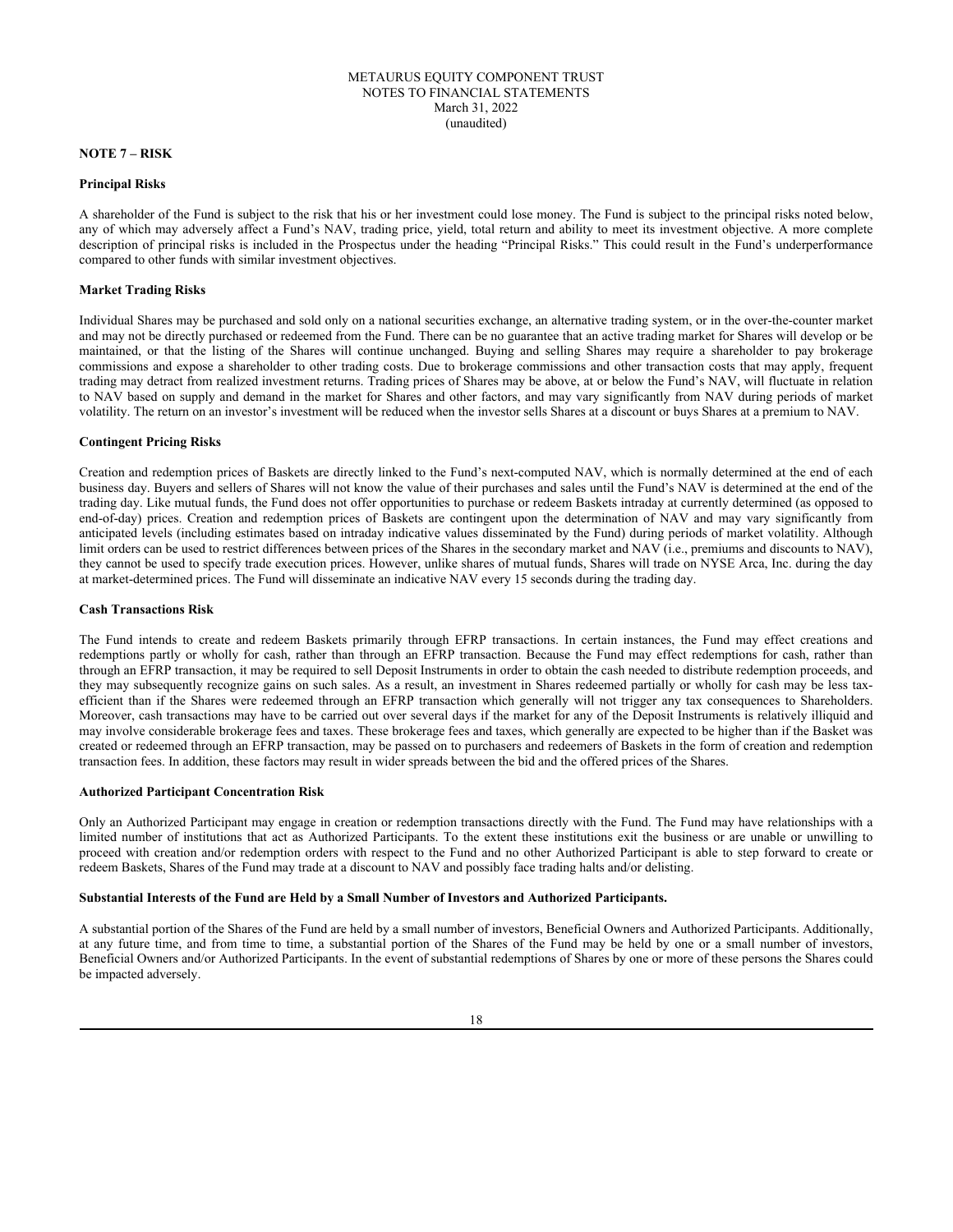## **Guarantees and Indemnifications**

In the normal course of business, the Fund enters into contracts with third-party service providers that contain a variety of representations and warranties and that provide general indemnifications. Additionally, under the Fund's organizational documents, the Sponsor, Wilmington Trust, N.A., a national banking association and the trustee of the Trust, and their officers and affiliates are indemnified against certain liabilities arising out of the performance of their duties to the Fund. The Fund's maximum exposure under these arrangements is unknown, as it involves possible future claims that may or may not be made against the Fund. Based on experience, the Sponsor is of the view that the risk of loss to the Fund in connection with the Fund's indemnification obligations is remote; however, there can be no assurance that such obligations will not result in material liabilities that adversely affect the Fund.

## **Natural Disaster/Epidemic Risk**.

Natural or environmental disasters, such as earthquakes, fires, floods, hurricanes, tsunamis and other severe weather-related phenomena generally, and widespread disease, including pandemics and epidemics (for example, the novel coronavirus COVID-19), have been and can be highly disruptive to economies and markets and have recently led, and may continue to lead, to increased market volatility and significant market losses. Such natural disaster and health crises could exacerbate political, social, and economic risks previously mentioned, and result in significant breakdowns, delays, shutdowns, social isolation, and other disruptions to important global, local and regional supply chains affected, with potential corresponding results on the operating performance of the Fund. A climate of uncertainty and panic, including the contagion of infectious viruses or diseases, may adversely affect global, regional, and local economies. These circumstances may adversely impact the Fund's performance. Further, such events can be highly disruptive to economies and markets, significantly disrupt the operations of individual companies (including, but not limited to, the Fund's Sponsor and third-party service providers), sectors, industries, markets, securities and commodity exchanges, currencies, interest and inflation rates, credit ratings, investor sentiment, and other factors affecting the value of the Fund's Underlying Indexes. These factors can cause substantial market volatility, exchange trading suspensions and closures, changes in the availability of and the margin requirements for certain instruments, and can impact the ability of the Fund to complete redemptions and otherwise affect the Fund's performance and the Fund's trading in the secondary market. A widespread crisis may also affect the global economy in ways that cannot necessarily be foreseen at the current time. How long such events will last and whether they will continue or recur cannot be predicted. Impacts from these could have a significant impact on the Fund's performance, resulting in losses to your investment.

#### **Risk that Current Assumptions and Expectations Could Become Outdated as a Result of Global Economic Shock**.

The onset of the novel coronavirus (COVID-19) and subsequent variants thereof has caused significant shocks to global financial markets and economies, with many governments taking extreme actions to slow and contain the spread of COVID-19. These actions have had, and likely will continue to have, a severe economic impact on global economies as economic activity in some instances has essentially ceased. Financial markets across the globe experienced severe distress at least equal to what was experienced during the global financial crisis in 2008. In March 2020, U.S. equity markets entered a bear market in the fastest such move in the history of U.S. financial markets. Contemporaneous with the onset of the COVID-19 pandemic in the US, oil experienced shocks to supply and demand, impacting the price and volatility of oil. The global economic shocks being experienced as of the date hereof may result in significant losses to your investment.

During certain periods of the COVID-19 pandemic, federal, state and local governments enacted various measures, including restricted travel and stay-at-home/shelter-at-home orders. The Sponsor cannot determine or predict what impact such measures may have now or in the future on the Sponsor's ability to operate or conduct day-to-day activities.

COVID-19 may cause key personnel of the Sponsor to be absent from work or work remotely for prolonged periods of time. The ability of any such personnel to work effectively on a remote basis may adversely impact the day-to-day operations of the Fund or its net performance. Any future outbreak or pandemic could also have potential adverse effects on the global economy, the Sponsor or the Fund in ways the Sponsor cannot predict or anticipate

## **NOTE 8 – SUBSEQUENT EVENTS**

In preparing these financial statements, management has evaluated events and transactions for potential recognition or disclosure through the date the financial statements were issued. Management has determined that there are no material events, except as set forth above that would require disclosure in the Fund's financial statements through this date.

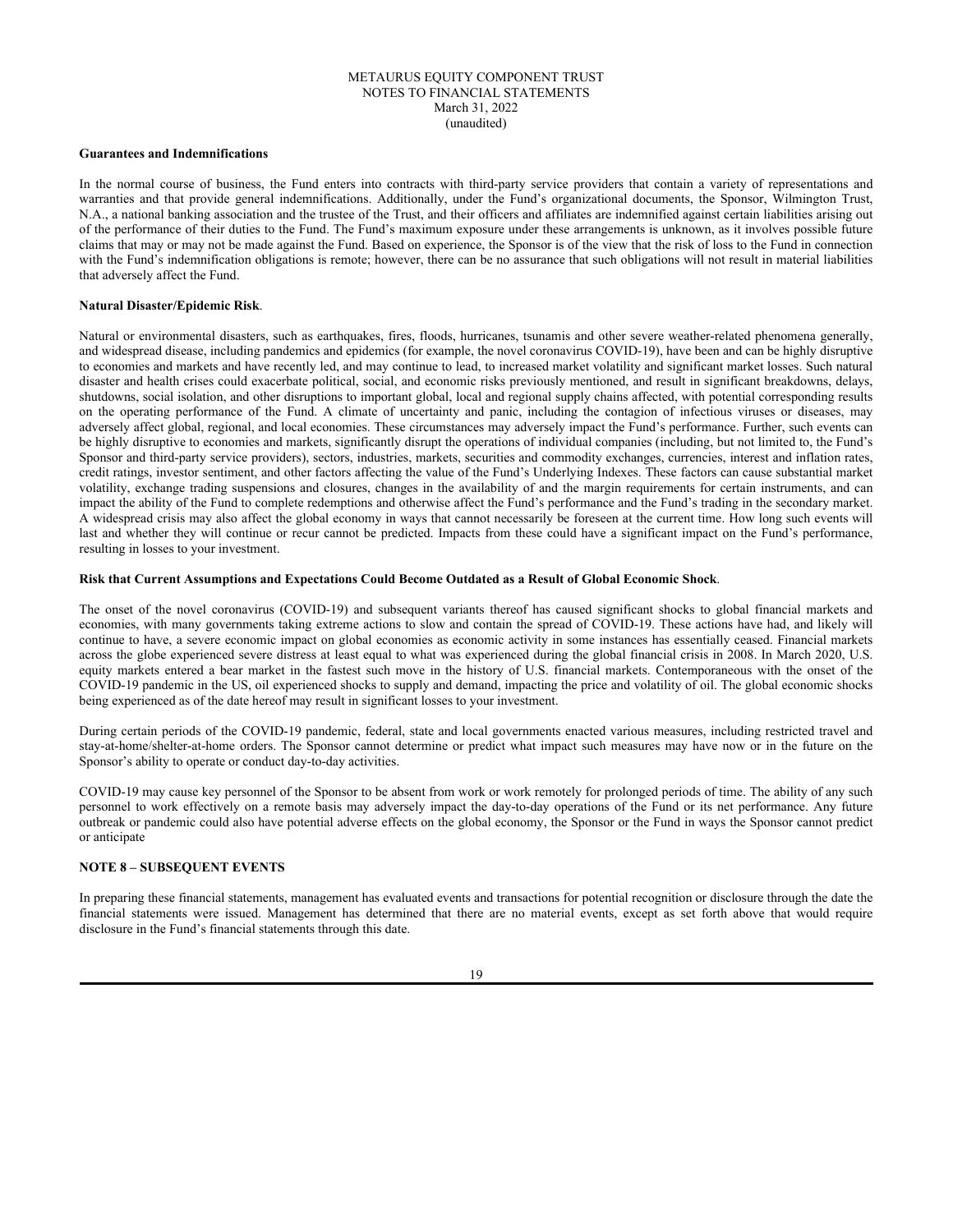#### **Item 2. Management's Discussion and Analysis of Financial Condition and Results of Operations.**

The following discussion should be read in conjunction with the financial statements and the notes thereto of Metaurus Equity Component Trust (the "Trust") included elsewhere in this quarterly report on Form 10-Q, as well as the financial statements included in the Trust's Annual Report on Form 10-K for the year ended December 31, 2021, as filed with the SEC on March 31, 2022.

#### *Forward-Looking Information*

This quarterly report on Form 10-Q, including this "Management's Discussion and Analysis of Financial Condition and Results of Operations," contains forward-looking statements regarding the plans and objectives of management for future operations. This information may involve known and unknown risks, uncertainties and other factors that may cause the Trust's actual results, performance or achievements to be materially different from future results, performance or achievements expressed or implied by any forward-looking statements. Forward-looking statements, which involve assumptions and describe the Trust's future plans, strategies and expectations, are generally identifiable by use of the words "may," "will," "should," "expect," "anticipate," "estimate," "believe," "intend" or "project," the negative of these words, other variations on these words or comparable terminology. These forward-looking statements are based on assumptions that may be incorrect, and the Trust cannot assure investors that the projections included in these forward-looking statements will come to pass. the Trust's actual results could differ materially from those expressed or implied by the forward-looking statements as a result of various factors.

The Trust has based the forward-looking statements included in this quarterly report on Form 10-Q on information available to it on the date of this quarterly report on Form 10-Q, and the Trust assumes no obligation to update any such forward-looking statements. Although the Trust undertakes no obligation to revise or update any forward-looking statements, whether as a result of new information, future events or otherwise, investors are advised to consult any additional disclosures that the Trust may make directly to them or through reports that the Trust in the future files with the SEC, including annual reports on Form 10-K, quarterly reports on Form 10-Q and current reports on Form 8-K.

#### **Introduction**

The Metaurus Equity Component Trust (the "Trust") is a statutory trust formed under the laws of the State of Delaware in September 2016. The Trust is neither managed like a corporation nor registered as an investment company under the Investment Company Act of 1940 and is not required to register under such act.

The U.S. Equity Cumulative Dividends Fund—Series 2027 (the "Dividend Fund", the "Fund") is a series of the Trust. The Fund is a commodity pool that will issue shares to shareholders ("Shareholders") representing fractional undivided beneficial interests in, and ownership of, the net assets of the Fund ("Shares"). The Fund is a passive, unleveraged investment pool.

Shares in the Fund are being separately offered. The Fund is a term fund that will terminate on or prior to December 31, 2027. The Fund began issuing shares on February 5, 2018, and its units of beneficial interest ("Shares") represent units of fractional undivided beneficial interest in and ownership of only that Fund. The Shares of the Fund are listed on the New York Stock Exchange Archipelago (a/k/a NYSE Arca). The Trust qualifies as an "emerging growth company" subject to reduced public company reporting requirements under U.S. federal securities laws.

Metaurus Advisors LLC ("Metaurus") is the sponsor, commodity pool operator and commodity trading advisor of the Fund. Metaurus, a limited liability company formed in the State of Delaware on September 15, 2016, serves as the Trust's Sponsor, commodity pool operator and commodity trading advisor. The Sponsor is exempt from registration as a commodity trading advisor with the CFTC under CFTC Rule 4.14(a)(4), as the Sponsor is registered as a commodity pool operator, and the Sponsor's commodity trading advice is directed solely to, and for the sole use of, the Funds, pools for which it is so registered. The address of Metaurus is 22 Hudson Place, Suite 3, Hoboken, NJ 07030. The main business telephone number of Metaurus is (201) 683-7979. The Trust had no investment operations prior to February 5, 2018, other than matters relating to its organization, the registration of each series under the Securities Act of 1933, as amended, and the contribution of \$1,000 in the Fund by the Sponsor.

The Sponsor is responsible for making operational decisions necessary to maintain the proper number of investment positions to meet the investment objectives of the Fund, monitor the performance results of the Fund's portfolios and reallocate assets within the portfolios with a view to causing the performance of the Fund's portfolio to track that of its Underlying Index over each calendar year. The Fund is designed to terminate operations in December 2027.

The Fund generally invests 100% of its assets in U.S Treasury Securities, cash and cash equivalent securities and seeks to gain exposure to certain financial futures whose value is derived from the underlying assets, as a substitute for investing directly in U.S equity securities directly, in order to gain or lose exposure to certain component of their return.

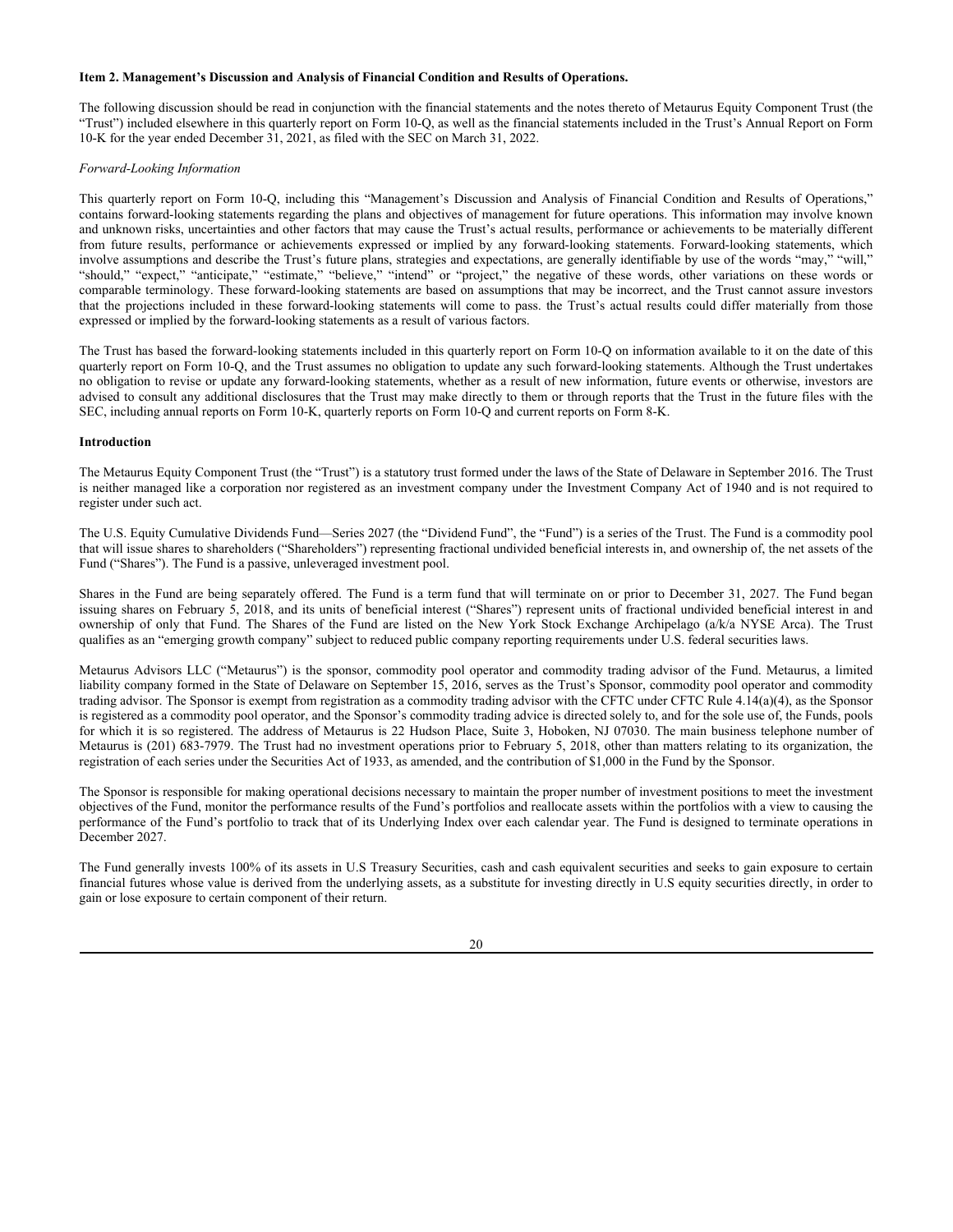More specifically, the Dividend Fund is a passive, unleveraged fund that seeks to track the Solactive U.S. Cumulative Dividends Index - Series 2027 (the "Dividends Index"). The Dividends Index (and the Dividend Fund) seeks to represent the discounted present value of all dividend futures contracts out to and including December 2027. Each annual dividend futures contract represents the total value of all dividends paid on the S&P 500 Index constituent stocks during the contract year (as measured from mid-December to mid-December). The Dividend Fund holds a portfolio of sequentially maturing U.S. Treasury Notes and cash. In order to gain exposure to the annual dividends paid on the S&P 500 Index in each year, the Dividend Fund holds long positions in the series of annual dividend futures contracts that are linked to the amounts of dividends paid on the S&P 500 Index constituent stock in each year during the term of the Dividend Fund. Unlike most futures contracts, dividend futures contracts do not need to be "rolled" periodically but may be held to their annual expiry.

The Fund continuously offers and redeems its Shares in blocks of Shares as set forth in the Prospectus and any prospectus supplements thereto (each such block a "Creation Unit"). Only Authorized Participants may purchase and redeem Shares from a Fund and then only in Creation Units. An Authorized Participant is an entity that has entered into an Authorized Participant Agreement with the Fund. Shares of the Fund are offered to Authorized Participants in Creation Units at the Fund's NAV. Authorized Participants may then offer to the public, from time to time, Shares from any Creation Unit they create at a per-Share market price that varies depending on, among other factors, the trading price of the Shares of the Fund on the NYSE Arca, the NAV and the supply of and demand for the Shares at the time of the offer. Shares from the same Creation Unit may be offered at different times and may have different offering prices based upon the above factors. The form of Authorized Participant Agreement and related Authorized Participant Handbook set forth the terms and conditions under which an Authorized Participant may purchase or redeem a Creation Unit. Authorized Participants do not receive from any Fund, the Sponsor, or any of their affiliates, any underwriting fees or compensation in connection with their sale of Shares to the public.

## **Liquidity and Capital Resources**

In order to maintain margin on futures positions held by the Fund, a portion of the NAV of the Fund is held in cash and/or U.S. Treasury securities at Morgan Stanley, the Fund's Futures Commission Merchant, and, in the case of the Dividend Fund, to fund its monthly distributions. The Fund also maintains cash positions to fund certain fees and expenses of the Fund. The percentage that U.S. Treasury bills and other short-term cash positions held by the Fund can be expected to vary from period to period as the market values of the underlying futures contracts change.

The Sponsor is not aware of any other demands, commitments, events or uncertainties that are reasonably likely to result in material changes to the liquidity needs of the Fund. The Sponsor pays for all routine operational, administrative, and other ordinary expenses of the Fund as determined by the Sponsor as set forth in the Prospectus. The Fund pays for certain other expenses and all of the Fund's extraordinary fees and expenses, if any, as determined by the Sponsor, as set forth in the Prospectus.

## **Item 3. Quantitative and Qualitative Disclosures About Market Risk.**

See Note 7 – RISK, above.

## **Item 4. Controls and Procedures**

#### *Disclosure Controls and Procedures*

The duly authorized officers of the Sponsor, performing functions equivalent to those a principal executive officer and principal financial officer of the Trust would perform if the Trust had any officers, have evaluated the effectiveness of the Trust's disclosure controls and procedures, and have concluded that the disclosure controls and procedures of the Trust were effective as of the end of the period covered by this report. Such disclosure controls and procedures are designed to provide reasonable assurance that information required to be disclosed in the reports that the Trust files or submits under the Securities Exchange Act of 1934, as amended, are recorded, processed, summarized and reported, within the time period specified in the applicable rules and forms, and that such information is accumulated and communicated to the duly authorized officers of the Sponsor performing functions equivalent to those a principal executive officer and principal financial officer of the Trust would perform if the Trust had any officers, to allow timely decisions regarding required disclosure.

#### *Changes in Internal Control over Financial Reporting*

There has been no change in the internal control over financial reporting that occurred during the fiscal quarter that has materially affected, or is reasonably likely to materially affect, the Trust's internal control over financial reporting.

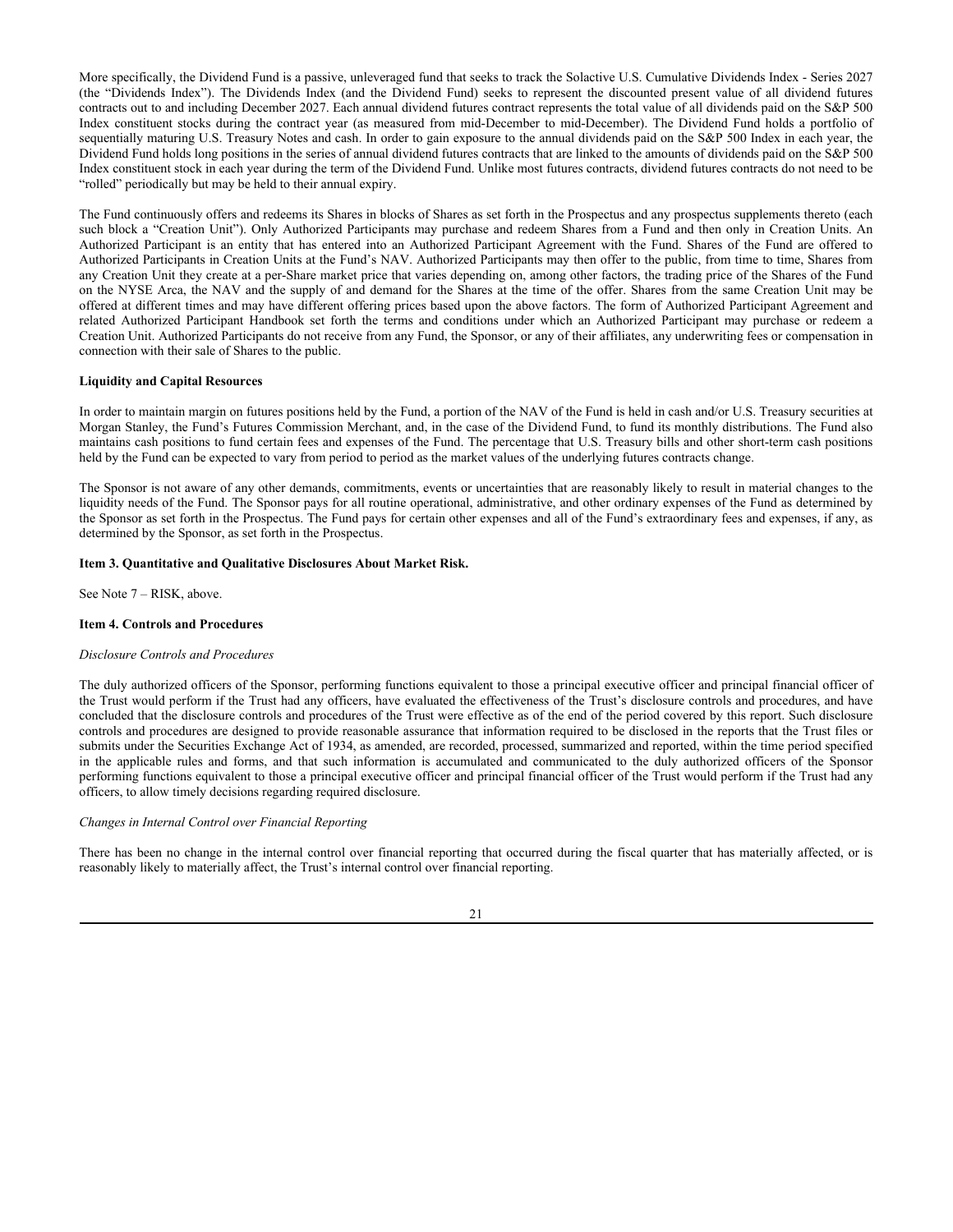## **PART II—OTHER INFORMATION**

## **Item 1. Legal Proceedings.**

From time to time, the Fund may receive subpoenas or other requests for information from various U.S. federal, state governmental and domestic and international regulatory authorities in connection with certain industry-wide or other investigations or proceedings. It is the Fund's general policy to cooperate fully with such inquiries. The Fund may also be named as defendants in legal actions, including arbitrations and other litigation arising in connection with their activities, any of which potentially could harm the investment returns of the Fund or result in it being liable for any resulting damages.

The Sponsor, after consultation with legal counsel, currently does not anticipate that the aggregate liability arising out of regulatory matters or lawsuits, if any, will have a material effect on the Fund's results of operations, financial position, or cash flows. However, there is no assurance as to whether any such pending or threatened matters, if any, will have a material effect on a Fund's results of operations, financial position or cash flows in any future reporting period. Due to uncertainties surrounding the outcome of these matters, if any, the Fund cannot reasonably estimate the possible loss or range of loss that may arise from these matters, if any.

## **Item 1A. Risk Factors.**

In addition to the risk factors set forth in Note 7, above. Shareholders should carefully consider the factors discussed beginning under the heading "Risk Factors" in the Prospectus which could materially affect our business, financial condition or future results. The risks described in the Prospectus are not the only risks facing the Trust. Additional risks and uncertainties not currently known to us or that we currently deem to be immaterial also may materially adversely affect our business, financial condition and/or operating results.

## **Item 2. Unregistered Sales of Equity Securities and Use of Proceeds.**

a) None.

b) Not applicable.

c) For the three months ended March 31, 2022: 0 Baskets were redeemed.

## **Item 3. Defaults Upon Senior Securities.**

None.

## **Item 4. Mine Safety Disclosures.**

Not applicable.

## **Item 5. Other Information.**

None.

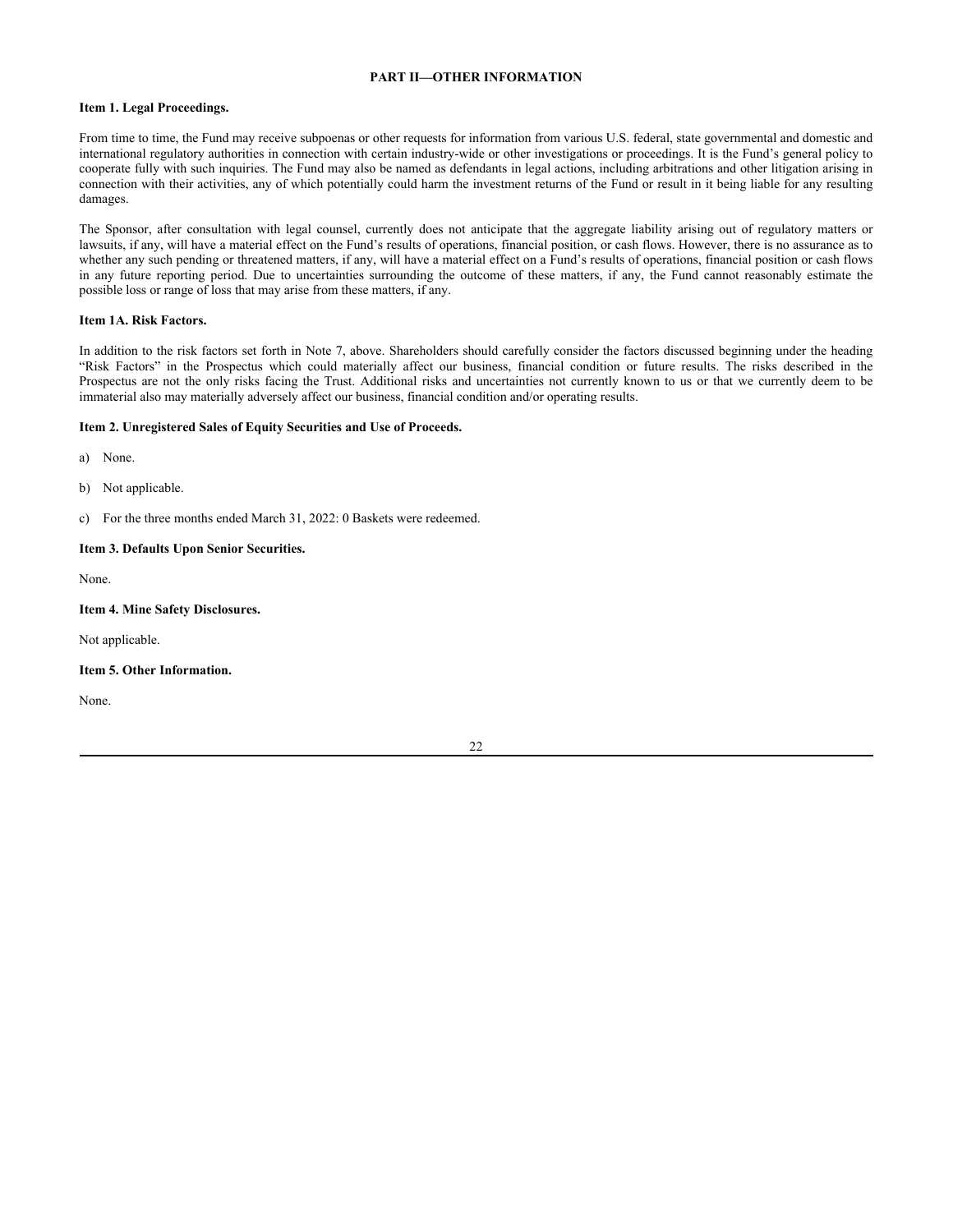# **Item 6. Exhibits.**

| Exhibit       |                                                                                                                                      |
|---------------|--------------------------------------------------------------------------------------------------------------------------------------|
| <b>Number</b> | <b>Description</b>                                                                                                                   |
| $31.1*$       | Certification of Principal Executive Officer Pursuant to Rules 13a-14(a) and 15d-14(a) under the Securities Exchange Act of 1934, as |
|               | Adopted Pursuant to Section 302 of the Sarbanes-Oxley Act of 2002.                                                                   |
| $31.2*$       | Certification of Principal Financial Officer Pursuant to Rules 13a-14(a) and 15d-14(a) under the Securities Exchange Act of 1934, as |
|               | Adopted Pursuant to Section 302 of the Sarbanes-Oxley Act of 2002.                                                                   |
| $32.1*$       | Certification of Principal Executive Officer Pursuant to 18 U.S.C. Section 1350, as Adopted Pursuant to Section 906 of the Sarbanes- |
|               | Oxley Act of 2002.                                                                                                                   |
| $32.2*$       | Certification of Principal Financial Officer Pursuant to 18 U.S.C. Section 1350, as Adopted Pursuant to Section 906 of the Sarbanes- |
|               | Oxley Act of 2002.                                                                                                                   |
| $101$ . INS   | Inline XBRL Instance Document                                                                                                        |
| 101.SCH       | Inline XBRL Taxonomy Extension Schema Document                                                                                       |
| 101.CAL       | Inline XBRL Taxonomy Extension Calculation Linkbase Document                                                                         |
| 101.DEF       | Inline XBRL Taxonomy Extension Definition Linkbase Document                                                                          |
| 101.LAB       | Inline XBRL Taxonomy Extension Label Linkbase Document                                                                               |
| 101.PRE       | Inline XBRL Taxonomy Extension Presentation Linkbase Document                                                                        |
| 104           | Cover Page Interactive Data File (formatted as Inline XBRL and contained in Exhibit 101).                                            |

\* Filed herewith.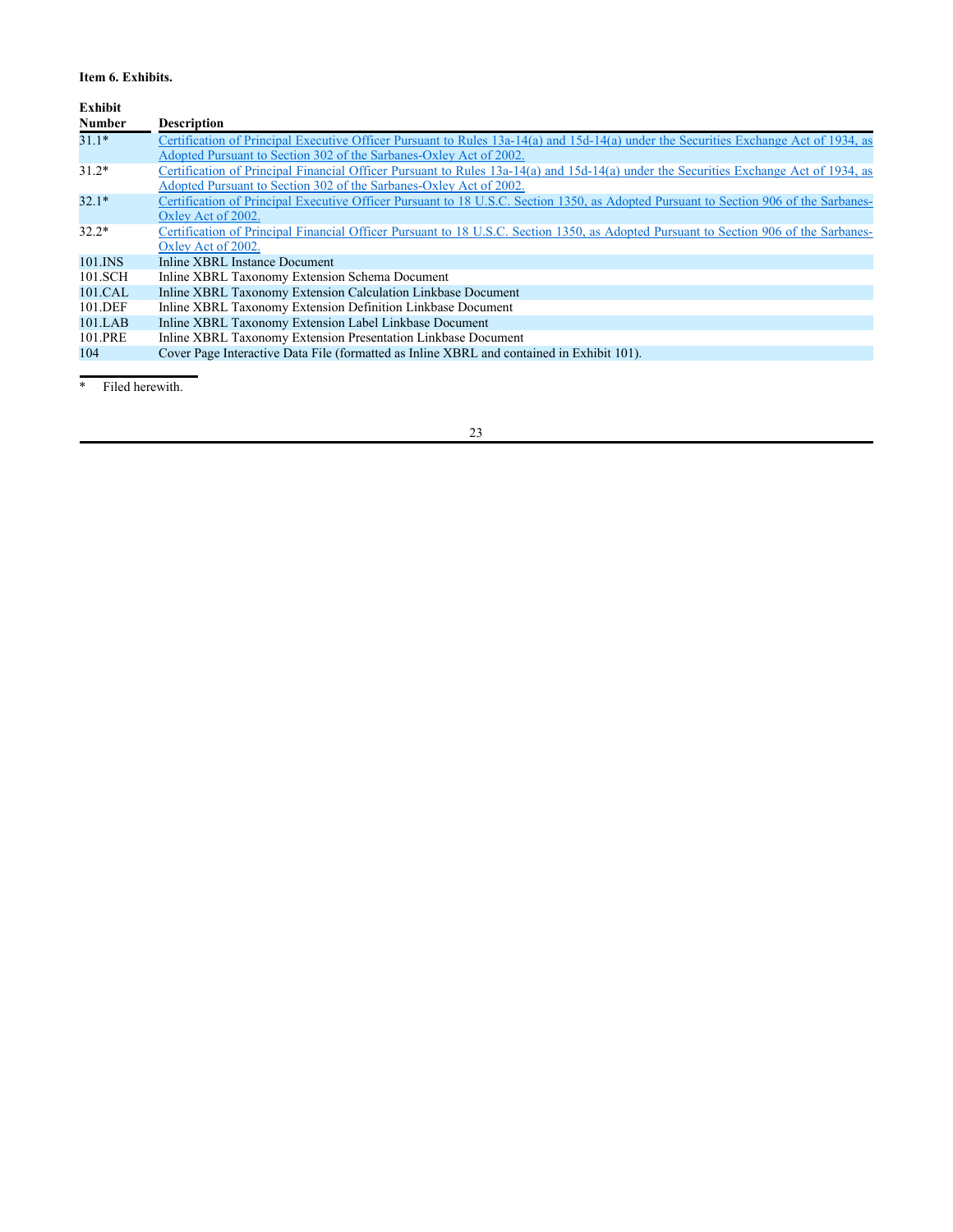## **SIGNATURES**

Pursuant to the requirements of the Securities Exchange Act of 1934, the registrant has duly caused this report to be signed on its behalf by the undersigned thereunto duly authorized.

**Metaurus Advisors LLC**

Sponsor of the Metaurus Equity Component Trust (Registrant)

Date: May 16, 2022 By: /s/ Jamie Greenwald

**Jamie Greenwald Co-Chief Executive Officer (Principal Executive Officer)**

Date: May 16, 2022 **By:** */s/ Donald M. Callahan* **Donald M. Callahan Chief Financial Officer (Principal Financial and Accounting Officer)**

\* The Registrant is a trust and the persons are signing in their capacities as officers of Metaurus Advisors LLC, the Sponsor of the Registrant.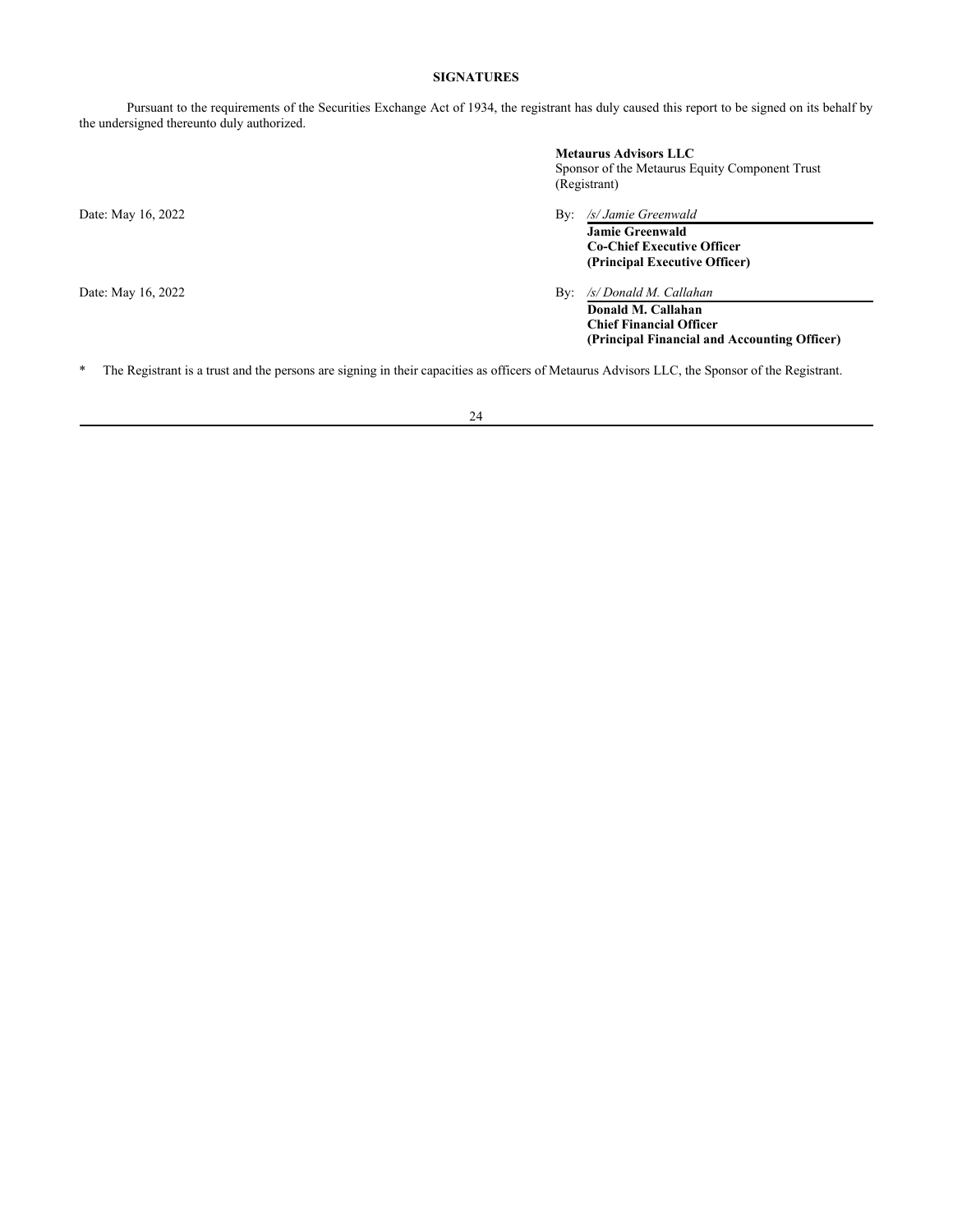## **CERTIFICATION PURSUANT TO RULES 13a-14(a) AND 15d-14(a) UNDER THE SECURITIES EXCHANGE ACT OF 1934, AS ADOPTED PURSUANT TO SECTION 302 OF THE SARBANES-OXLEY ACT OF 2002**

I, Jamie Greenwald, certify that:

- 1. I have reviewed this Quarterly Report on Form 10-Q of Metaurus Equity Component Trust and each of its Funds;
- 2. Based on my knowledge, this report does not contain any untrue statement of a material fact or omit to state a material fact necessary to make the statements made, in light of the circumstances under which such statements were made, not misleading with respect to the period covered by this report;
- 3. Based on my knowledge, the financial statements, and other financial information included in this report, fairly present in all material respects the financial condition, results of operations and cash flows of the registrant as of, and for, the periods presented in this report;
- 4. The registrant's other certifying officer(s) and I are responsible for establishing and maintaining disclosure controls and procedures (as defined in Exchange Act Rules 13a-15(e) and 15d-15(e)) and internal control over financial reporting (as defined in Exchange Act Rules  $13a-15(f)$  and  $15d-15(f)$  for the registrant and have:

(a) Designed such disclosure controls and procedures, or caused such disclosure controls and procedures to be designed under our supervision, to ensure that material information relating to the registrant, including its consolidated subsidiaries, is made known to us by others within those entities, particularly during the period in which this report is being prepared;

(b) Designed such internal control over financial reporting, or caused such internal control over financial reporting to be designed under our supervision, to provide reasonable assurance regarding the reliability of financial reporting and the preparation of financial statements for external purposes in accordance with generally accepted accounting principles;

(c) Evaluated the effectiveness of the registrant's disclosure controls and procedures and presented in this report our conclusions about the effectiveness of the disclosure controls and procedures, as of the end of the period covered by this report based on such evaluation; and

(d) Disclosed in this report any change in the registrant's internal control over financial reporting that occurred during the registrant's most recent fiscal quarter (the registrant's fourth fiscal quarter in the case of an annual report) that has materially affected, or is reasonably likely to materially affect, the registrant's internal control over financial reporting; and

5. The registrant's other certifying officer(s) and I have disclosed, based on our most recent evaluation of internal control over financial reporting, to the registrant's auditors and the audit committee of the registrant's board of directors (or persons performing the equivalent functions):

(a) All significant deficiencies and material weaknesses in the design or operation of internal control over financial reporting which are reasonably likely to adversely affect the registrant's ability to record, process, summarize and report financial information; and

(b) Any fraud, whether or not material, that involves management or other employees who have a significant role in the registrant's internal control over financial reporting.

Date: May 16, 2022 By: /s/ Jamie Greenwald

**Jamie Greenwald Co-Chief Executive Officer (Principal Executive Officer)**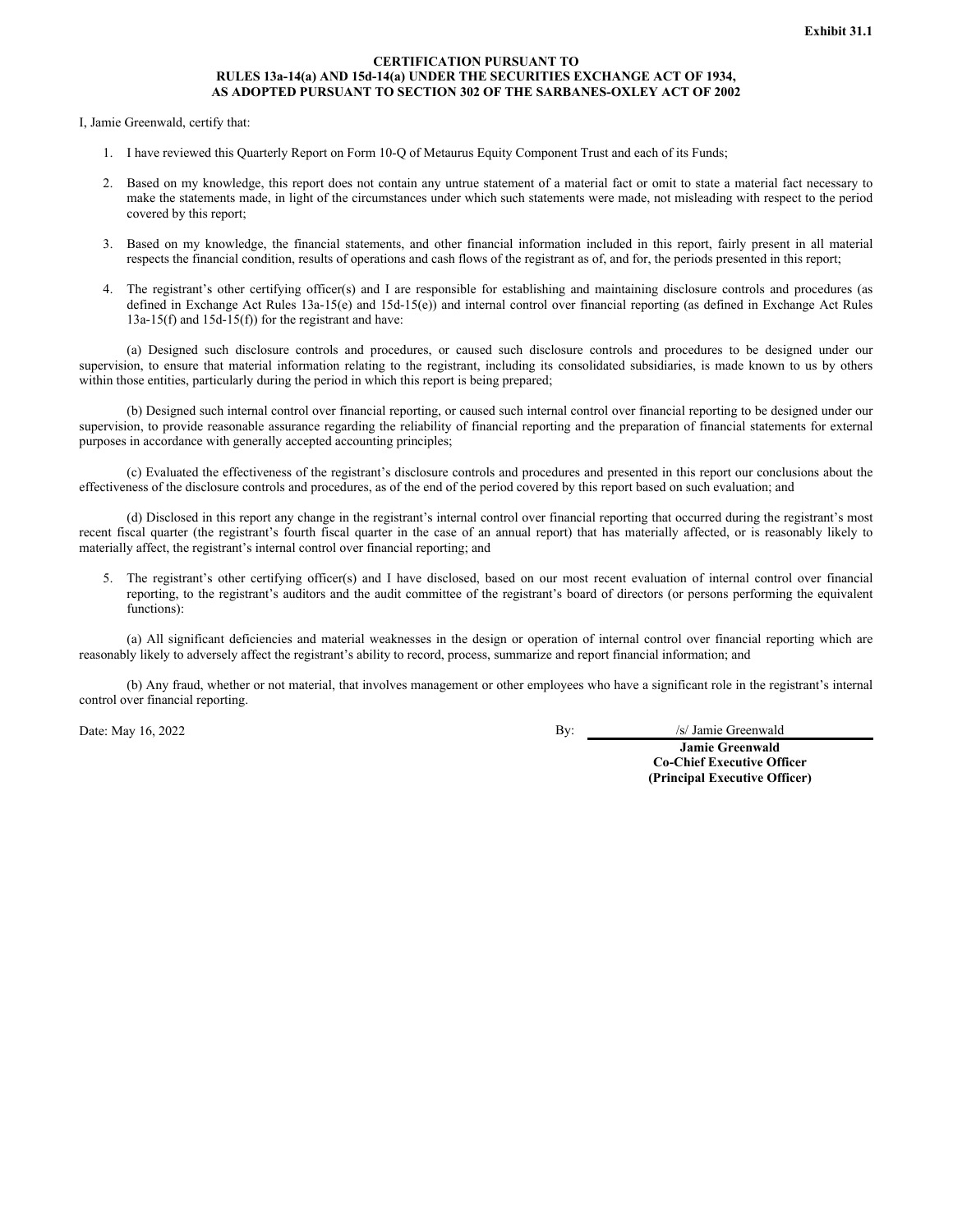## **CERTIFICATION PURSUANT TO RULES 13a-14(a) AND 15d-14(a) UNDER THE SECURITIES EXCHANGE ACT OF 1934, AS ADOPTED PURSUANT TO SECTION 302 OF THE SARBANES-OXLEY ACT OF 2002**

I, Donald M. Callahan, certify that:

- 1. I have reviewed this Quarterly Report on Form 10-Q of Metaurus Equity Component Trust and each of its Funds;
- 2. Based on my knowledge, this report does not contain any untrue statement of a material fact or omit to state a material fact necessary to make the statements made, in light of the circumstances under which such statements were made, not misleading with respect to the period covered by this report;
- 3. Based on my knowledge, the financial statements, and other financial information included in this report, fairly present in all material respects the financial condition, results of operations and cash flows of the registrant as of, and for, the periods presented in this report;
- 4. The registrant's other certifying officer(s) and I are responsible for establishing and maintaining disclosure controls and procedures (as defined in Exchange Act Rules 13a-15(e) and 15d-15(e)) and internal control over financial reporting (as defined in Exchange Act Rules  $13a-15(f)$  and  $15d-15(f)$  for the registrant and have:

(a) Designed such disclosure controls and procedures, or caused such disclosure controls and procedures to be designed under our supervision, to ensure that material information relating to the registrant, including its consolidated subsidiaries, is made known to us by others within those entities, particularly during the period in which this report is being prepared;

(b) Designed such internal control over financial reporting, or caused such internal control over financial reporting to be designed under our supervision, to provide reasonable assurance regarding the reliability of financial reporting and the preparation of financial statements for external purposes in accordance with generally accepted accounting principles;

(c) Evaluated the effectiveness of the registrant's disclosure controls and procedures and presented in this report our conclusions about the effectiveness of the disclosure controls and procedures, as of the end of the period covered by this report based on such evaluation; and

(d) Disclosed in this report any change in the registrant's internal control over financial reporting that occurred during the registrant's most recent fiscal quarter (the registrant's fourth fiscal quarter in the case of an annual report) that has materially affected, or is reasonably likely to materially affect, the registrant's internal control over financial reporting; and

5. The registrant's other certifying officer(s) and I have disclosed, based on our most recent evaluation of internal control over financial reporting, to the registrant's auditors and the audit committee of the registrant's board of directors (or persons performing the equivalent functions):

(a) All significant deficiencies and material weaknesses in the design or operation of internal control over financial reporting which are reasonably likely to adversely affect the registrant's ability to record, process, summarize and report financial information; and

(b) Any fraud, whether or not material, that involves management or other employees who have a significant role in the registrant's internal control over financial reporting.

Date: May 16, 2022 **By:** /s/ Donald M. Callahan

**Donald M. Callahan Chief Financial Officer (Principal Financial and Accounting Officer)**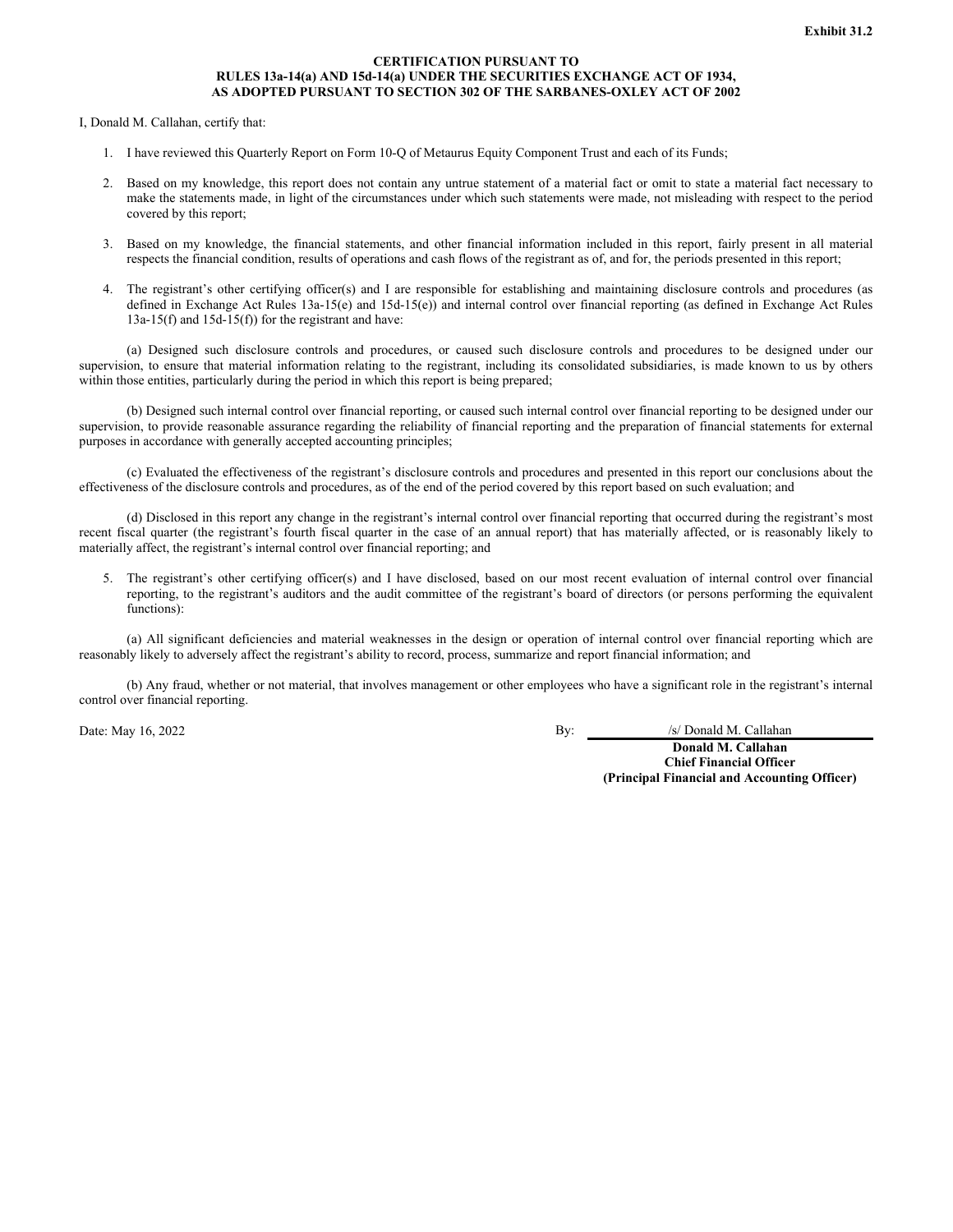## **CERTIFICATION PURSUANT TO 18 U.S.C. SECTION 1350, AS ADOPTED PURSUANT TO SECTION 906 OF THE SARBANES-OXLEY ACT OF 2002**

In connection with the Quarterly Report of Metaurus Equity Component Trust (the "Company") on Form 10-Q for the period ended March 31, 2022 as filed with the Securities and Exchange Commission on the date hereof (the "Report"), I certify, pursuant to 18 U.S.C. § 1350, as adopted pursuant to § 906 of the Sarbanes-Oxley Act of 2002, that:

- (1) The Report fully complies with the requirements of section 13(a) or 15(d) of the Securities Exchange Act of 1934; and
- (2) The information contained in the Report fairly presents, in all material respects, the financial condition and result of operations of the Company.

Date: May 16, 2022 <br>By: /s/ Jamie Greenwald

**Jamie Greenwald Co-Chief Executive Officer (Principal Executive Officer)**